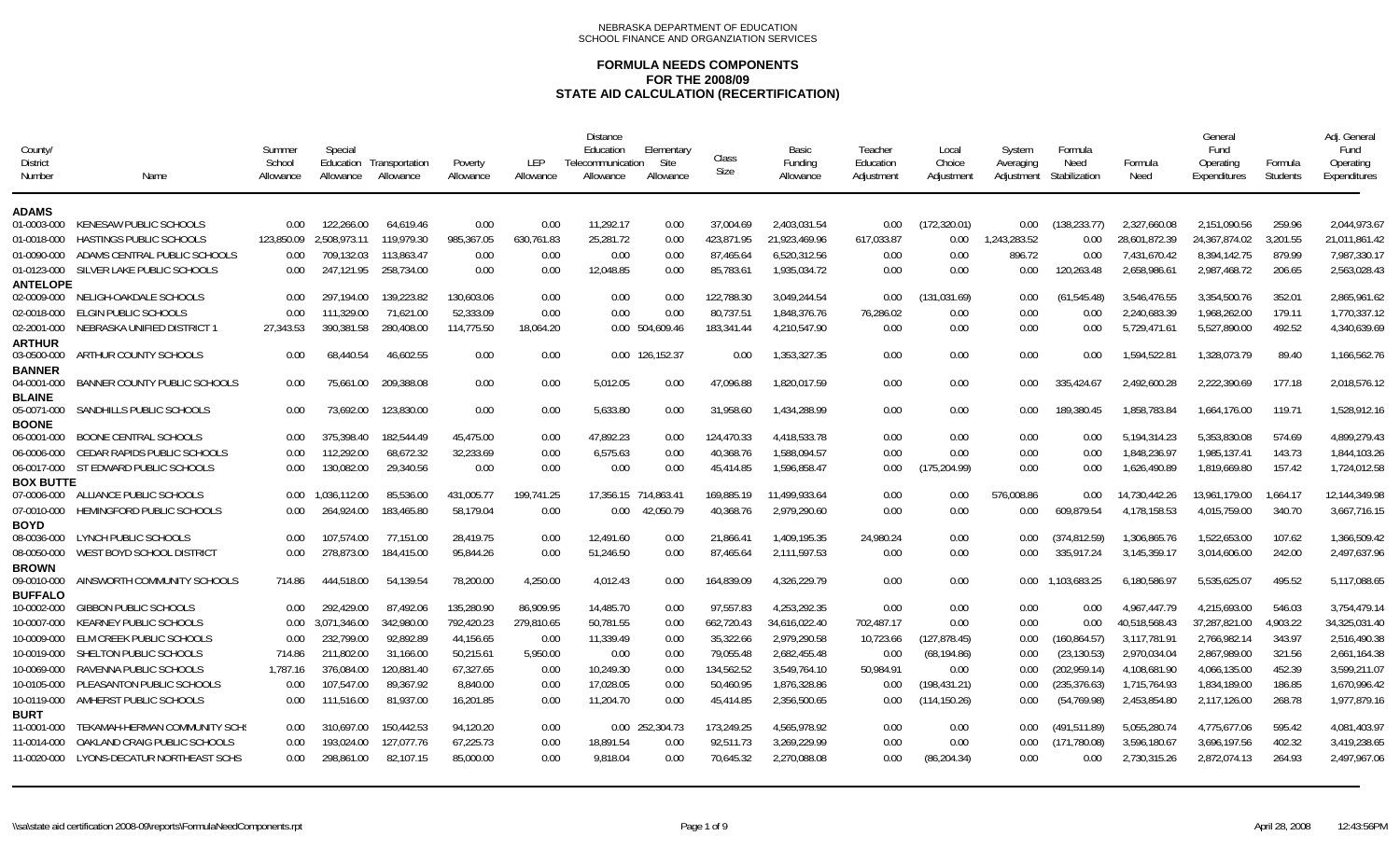| County<br><b>District</b><br>Number | Name                               | Summer<br>School<br>Allowance | Special<br>Education<br>Allowance | Transportation<br>Allowance | Poverty<br>Allowance | LEP<br>Allowance | <b>Distance</b><br>Education<br>Telecommunication<br>Allowance | Elementary<br>Site<br>Allowance | Class<br>Size | Basic<br>Funding<br>Allowance | Teacher<br>Education<br>Adjustment | Local<br>Choice<br>Adjustment | System<br>Averaging<br>Adjustment | Formula<br>Need<br>Stabilization | Formula<br>Need | Genera<br>Fund<br>Operating<br>Expenditures | Formula<br><b>Students</b> | Adj. General<br>Fund<br>Operating<br>Expenditures |
|-------------------------------------|------------------------------------|-------------------------------|-----------------------------------|-----------------------------|----------------------|------------------|----------------------------------------------------------------|---------------------------------|---------------|-------------------------------|------------------------------------|-------------------------------|-----------------------------------|----------------------------------|-----------------|---------------------------------------------|----------------------------|---------------------------------------------------|
| <b>BUTLER</b>                       |                                    |                               |                                   |                             |                      |                  |                                                                |                                 |               |                               |                                    |                               |                                   |                                  |                 |                                             |                            |                                                   |
| 12-0032-000                         | RISING CITY PUBLIC SCHOOLS         | 0.00                          | 67.700.00                         | 73,381.68                   | 0.00                 | 0.00             | 0.00                                                           | 0.00                            | 74,009.39     | 1,778,603.31                  | 0.00                               | (202,915.53)                  | 0.00                              | (266, 143.10)                    | 1,524,635.75    | 1,451,954.72                                | 173.37                     | 1,323,980.94                                      |
| 12-0056-000                         | DAVID CITY PUBLIC SCHOOLS          | 0.00                          | 473.089.00                        | 202,202.32                  | 0.00                 | 0.00             |                                                                | 19,894.83 252,304.73            | 211,935.97    | 5,249,801.30                  | 0.00                               | 0.00                          | 0.00                              | (397, 393.55)                    | 6,011,834.61    | 5,757,021.44                                | 666.56                     | 4,943,015.87                                      |
| 12-0502-000                         | EAST BUTLER PUBLIC SCHOOLS         | 0.00                          | 163.058.00                        | 142,800.92                  | 0.00                 | 0.00             |                                                                | 10,418.51 252,304.73            | 28.594.54     | 2,611,205.65                  | 87,275.63                          | (81, 373.87)                  | 0.00                              | (327, 589.46)                    | 2,886,694.65    | 2,945,618.26                                | 309.23                     | 2,525,178.66                                      |
| <b>CASS</b><br>13-0001-000          | PLATTSMOUTH COMMUNITY SCHOOL       | 35.385.74                     | 1.406.143.00                      | 146,400.16                  | 215,520.05           | 35.405.90        | 0.00                                                           | 0.00                            | 87.465.64     | 11,887,898.93                 | 0.00                               | 0.00                          | 579.311.83                        | 0.00                             | 14.393,531.25   | 12,795,643.00                               | 1.717.10                   | 11,637,061.09                                     |
| 13-0022-000                         | WEEPING WATER PUBLIC SCHOOLS       | 0.00                          | 641,325.00                        | 121,750.00                  | 0.00                 | 0.00             | 10,137.95                                                      | 0.00                            | 65.599.23     | 3,286,705.96                  | 95,706.91                          | (132, 488.39)                 | 0.00                              | (291, 136.70)                    | 3,797,599.95    | 3,406,221.00                                | 381.63                     | 2,771,782.08                                      |
| 13-0032-000                         | LOUISVILLE PUBLIC SCHOOLS          | 0.00                          | 209,613.00                        | 135,732.10                  | 0.00                 | 0.00             | 3,168.82                                                       | 0.00                            | 21,866.41     | 4,334,979.44                  | 165,197.83                         | 0.00                          | 0.00                              | (618, 490.50)                    | 4,252,067.10    | 3,816,375.04                                | 498.87                     | 3,674,977.21                                      |
| 13-0056-000                         | CONESTOGA PUBLIC SCHOOLS           | 0.00                          | 438.414.00                        | 271,788.78                  | 34,000.00            | 0.00             | 0.00                                                           | 0.00                            | 92.511.73     | 4,452,789.01                  | 0.00                               | 0.00                          | 0.00                              | 0.00                             | 5,289,503.52    | 4,249,584.00                                | 593.56                     | 3,667,844.53                                      |
| 13-0097-000                         | ELMWOOD-MURDOCK PUBLIC SCHOO       | 0.00                          | 269.436.00                        | 159.708.88                  | 0.00                 | 0.00             | 12.879.58                                                      | 0.00                            | 62.235.17     | 3,352,054.67                  | 12.993.57                          | 0.00                          | 0.00                              | 0.00                             | 3.869.307.87    | 3.269.672.83                                | 432.92                     | 2.961.593.57                                      |
| <b>CEDAR</b>                        |                                    |                               |                                   |                             |                      |                  |                                                                |                                 |               |                               |                                    |                               |                                   |                                  |                 |                                             |                            |                                                   |
| 14-0008-000                         | <b>HARTINGTON PUBLIC SCHOOLS</b>   | 0.00                          | 311.118.00                        | 189.615.50                  | 0.00                 | 0.00             | 22,843.75                                                      | 0.00                            | 68.963.29     | 2,393,083.17                  | 62,544.43                          | (125, 396.56)                 | 0.00                              | 0.00                             | 2,922,771.58    | 3,398,169.00                                | 270.56                     | 3,009,518.60                                      |
| 14-0045-000                         | RANDOLPH PUBLIC SCHOOLS            | 0.00                          | 165.424.00                        | 93.187.90                   | 61.078.54            | 0.00             | 2.170.05                                                       | 0.00                            | 62.235.17     | 2,792,173.95                  | 0.00                               | (99, 782.42)                  | 0.00                              | 0.00                             | 3.076.487.18    | 3.014.779.00                                | 327.43                     | 2.811.570.08                                      |
| 14-0054-000                         | LAUREL-CONCORD PUBLIC SCHOOLS      | 0.00                          | 240.923.00                        | 101.690.65                  | 27.072.50            | 0.00             | 8,601.48                                                       | 0.00                            | 105.967.99    | 3.146.941.95                  | 86.657.97                          | (172, 899.61)                 | 0.00                              | (231, 967.08)                    | 3.312.988.85    | 3.336.093.30                                | 353.77                     | 3.052.003.28                                      |
| 14-0101-000                         | WYNOT PUBLIC SCHOOLS               | 0.00                          | 118.469.00                        | 59.684.00                   | 13.639.59            | 0.00             | 822.80                                                         | 0.00                            | 50.460.95     | 1,573,056.13                  | 0.00                               | (169, 560.67)                 | 0.00                              | (255,220.47)                     | 1,391,351.33    | 1,508,557.00                                | 155.84                     | 1.355.994.08                                      |
| 14-0541-000                         | <b>COLERIDGE COMMUNITY SCHOOLS</b> | 0.00                          | 135.627.00                        | 48,832.00                   | 3.187.50             | 0.00             | 3.763.80                                                       | 0.00                            | 35.322.66     | 1,415,725.55                  | 0.00                               | (227, 926.40)                 | 0.00                              | (164,014.22)                     | 1,250,517.90    | 1.575.915.00                                | 121.23                     | 1.443.736.94                                      |
| <b>CHASE</b>                        |                                    |                               |                                   |                             |                      |                  |                                                                |                                 |               |                               |                                    |                               |                                   |                                  |                 |                                             |                            |                                                   |
| 15-0010-000                         | CHASE COUNTY SCHOOLS               | 0.00                          | 276.101.00                        | 198.378.58                  | 54.508.85            | 80.028.35        | 38,472.62                                                      | 0.00                            | 136.244.55    | 4.228.474.27                  | 0.00                               | 0.00                          | 0.00                              | 608.161.16                       | 5,620,369.38    | 5.093.183.69                                | 526.33                     | 4,615,040.76                                      |
| 15-0536-000                         | WAUNETA-PALISADE PUBLIC SCHS       | 1,608.44                      | 124.367.00                        | 217,321.96                  | 73,320.82            | 0.00             | 25.297.38 210.253.94                                           |                                 | 48.778.91     | 1,817,833.21                  | 0.00                               | 0.00                          | 0.00                              | 366,166.1 <sup>-</sup>           | 2,884,947.78    | 2.560.679.44                                | 190.02                     | 2,013,371.75                                      |
| <b>CHERRY</b><br>16-0006-000        | VALENTINE COMMUNITY SCHOOLS        | 7.863.50                      | 481.574.00                        | 38.949.71                   | 134,215.00           | 0.00             |                                                                | 41.347.78 630.761.83            | 301.083.65    | 5.577.156.68                  | 51.285.30                          | 0.00                          | 0.00                              | 1.142.623.15                     | 8.406.860.59    | 8.001.384.62                                | 675.88                     | 6.845.672.23                                      |
| 16-0030-000                         | <b>CODY-KILGORE PUBLIC SCHS</b>    | 0.00                          | 144.786.00                        | 129.611.58                  | 49.086.74            | 0.00             | 37.976.11                                                      | 0.00                            | 87.465.64     | 1,593,501.09                  | 0.00                               | 0.00                          | 0.00                              | 0.00                             | 2,042,427.16    | 1.720.109.34                                | 149.73                     | 1.374.389.83                                      |
| <b>CHEYENNE</b>                     |                                    |                               |                                   |                             |                      |                  |                                                                |                                 |               |                               |                                    |                               |                                   |                                  |                 |                                             |                            |                                                   |
| 17-0001-000                         | SIDNEY PUBLIC SCHOOLS              | 6.612.49                      | 585,946.00                        | 82.151.32                   | 163.761.56           | 25.230.47        | 0.00                                                           | 0.00                            | 248.940.67    | 9.426.626.42                  | 0.00                               | 0.00                          | 45.176.29                         | 0.00                             | 10.584.445.22   | 9.466.908.15                                | 1.281.50                   | 8.922.280.13                                      |
| 17-0003-000                         | LEYTON PUBLIC SCHOOLS              | 0.00                          | 84.002.00                         | 252,924.25                  | 0.00                 | 0.00             | 0.00                                                           | 0.00                            | 97.557.83     | 2.432.075.62                  | 0.00                               | 0.00                          | 0.00                              | 348.726.03                       | 3.215.285.73    | 3.130.816.31                                | 255.73                     | 2.884.181.21                                      |
| 17-0009-000                         | POTTER-DIX PUBLIC SCHOOLS          | 0.00                          | 139,488.00                        | 138,825.06                  | 0.00                 | 0.00             | 6,167.59                                                       | 0.00                            | 77,373.45     | 1,806,168.51                  | 0.00                               | 0.00                          | 0.00                              | 406,084.27                       | 2,574,106.88    | 2,275,350.76                                | 201.43                     | 2,050,017.70                                      |
| <b>CLAY</b>                         |                                    |                               |                                   |                             |                      |                  |                                                                |                                 |               |                               |                                    |                               |                                   |                                  |                 |                                             |                            |                                                   |
| 18-0002-000                         | SUTTON PUBLIC SCHOOLS              | 0.00                          | 219,488.00                        | 115,018.72                  | 21.250.00            | 38.121.65        | 5.647.14                                                       | 0.00                            | 75.691.42     | 3.164.509.38                  | 0.00                               | 0.00                          | 0.00                              | (124.821.92)                     | 3.514.904.39    | 3.598.269.56                                | 393.65                     | 3.338.948.80                                      |
| 18-0011-000                         | HARVARD PUBLIC SCHOOLS             | 0.00                          | 289,838.00                        | 53,999.90                   | 23,913.05            | 25,230.47        | 0.00                                                           | 0.00                            | 55,507.04     | 2,369,451.52                  | 0.00                               | (166,434.46)                  | 0.00                              | (117,442.01)                     | 2,534,063.52    | 2,368,578.00                                | 257.21                     | 2,062,204.22                                      |
| 18-0070-000                         | <b>CLAY CENTER PUBLIC SCHOOLS</b>  | 0.00                          | 140,170.00                        | 31,383.30                   | 17,447.95            | 25,230.47        | 4,195.60                                                       | 0.00                            | 55,507.04     | 1,821,495.98                  | 0.00                               | (130,547.27)                  | 0.00                              | (75, 261.29)                     | 1,889,621.79    | 1,953,453.00                                | 197.07                     | 1,796,725.82                                      |
| <b>COLFAX</b><br>19-0039-000        | LEIGH COMMUNITY SCHOOLS            | 0.00                          | 48.886.00                         | 51,595.19                   | 29,120.26            | 0.00             | 3,890.40                                                       | 0.00                            | 33,640.63     | 1,639,497.40                  | 0.00                               | (161, 943.68)                 | 0.00                              | (40,010.43)                      | 1,604,675.78    | 1,819,390.33                                | 166.16                     | 1,761,421.27                                      |
| 19-0058-000                         | <b>CLARKSON PUBLIC SCHOOLS</b>     | 0.00                          | 127,710.00                        | 101,604.41                  | 0.00                 | 0.00             | 2,762.50                                                       | 0.00                            | 45,414.85     | 2,001,691.26                  | 0.00                               | (166, 482.35)                 | 0.00                              | 0.00                             | 2,112,700.68    | 2,367,010.40                                | 210.75                     | 2,231,539.26                                      |
| 19-0059-000                         | HOWELLS PUBLIC SCHOOLS             | 0.00                          | 91,269.00                         | 80,240.34                   | 0.00                 | 0.00             | 0.00                                                           | 0.00                            | 28,594.54     | 1,816,349.59                  | 0.00                               | (149, 359.53)                 | 0.00                              | 0.00                             | 1,867,093.93    | 1,932,837.39                                | 191.67                     | 1,848,703.76                                      |
| 19-0123-000                         | SCHUYLER COMMUNITY SCHOOLS         | 0.00                          | 705,377.00                        | 30,809.05                   | 754,889.25           | 725,018.55       | 5,240.21                                                       | 0.00                            | 605,531.35    | 10,952,137.80                 | 0.00                               | 0.00                          | 0.00                              | 0.00                             | 13,779,003.21   | 12,133,754.68                               | 1,580.00                   | 10,034,914.55                                     |
| <b>CUMING</b>                       |                                    |                               |                                   |                             |                      |                  |                                                                |                                 |               |                               |                                    |                               |                                   |                                  |                 |                                             |                            |                                                   |
| 20-0001-000                         | WEST POINT PUBLIC SCHOOLS          | 64,873.85                     | 352,096.00                        | 68,342.58                   | 273,064.79           | 48,818.00        |                                                                | 0.00 252,304.73                 | 363,318.81    | 5,621,943.39                  | 0.00                               | 0.00                          | 0.00                              | (487,391.16)                     | 6,557,370.99    | 6,249,481.00                                | 678.26                     | 5,201,631.09                                      |
| 20-0020-000                         | BANCROFT-ROSALIE COMM SCHOOLS      | 20,909.75                     | 144.289.00                        | 59,038.87                   | 45,050.00            | 0.00             | 25,730.63                                                      | 0.00                            | 149,700.81    | 2,362,819.51                  | 16,596.44                          | (40, 345.54)                  | 0.00                              | (227, 753.19)                    | 2,556,036.28    | 2,136,625.36                                | 288.22                     | 1,820,103.82                                      |
| 20-0030-000                         | WISNER-PILGER PUBLIC SCHOOLS       | 0.00                          | 330,997.00                        | 168,004.00                  | 0.00                 | 0.00             | 15,387.58                                                      | 0.00                            | 146.336.74    | 3,980,626.12                  | 34.514.42                          | 0.00                          | 0.00                              | (1,899.92)                       | 4,673,965.95    | 4,247,494.59                                | 485.44                     | 3,841,618.94                                      |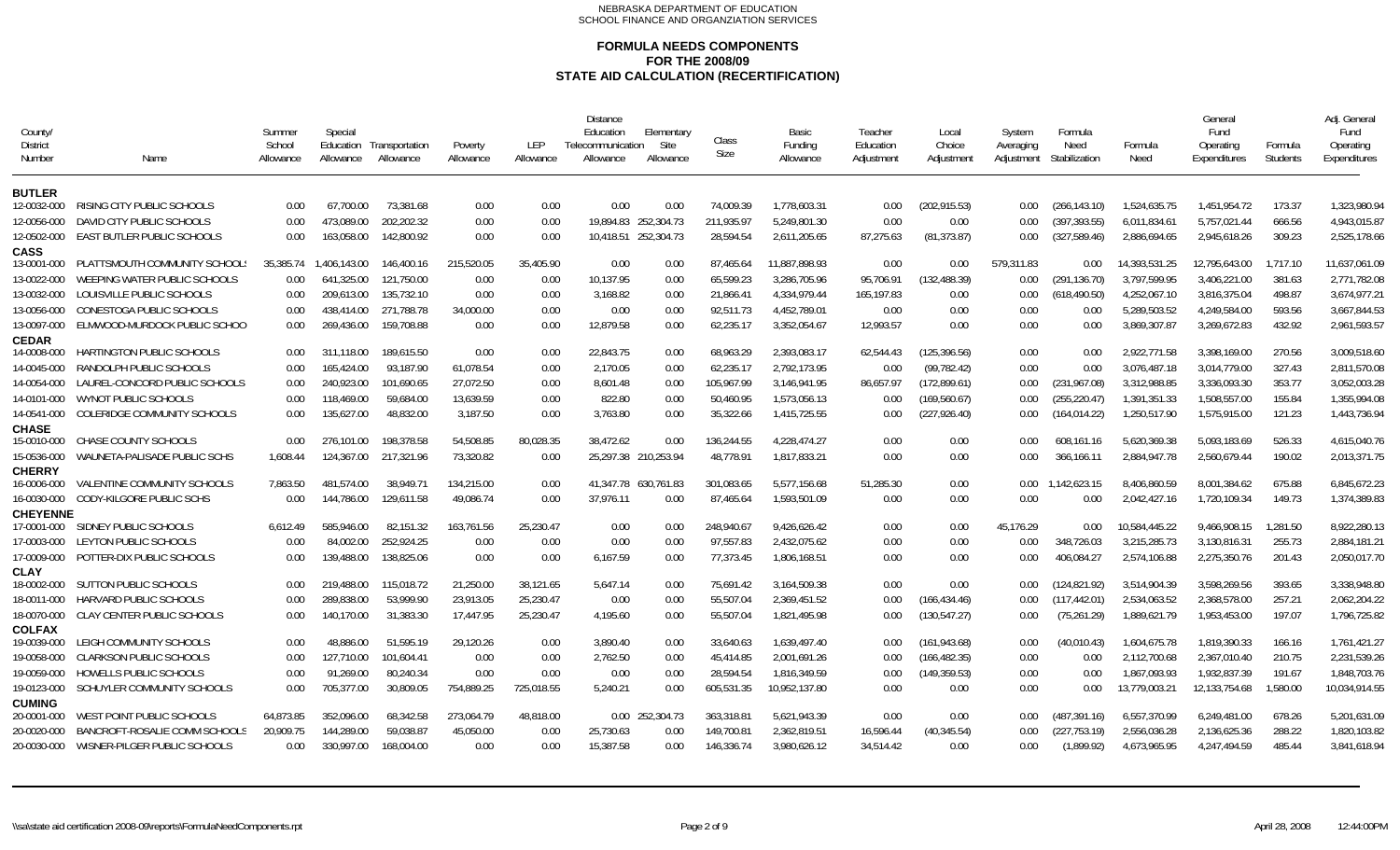| County/<br><b>District</b><br>Number | Name                                                      | Summer<br>School<br>Allowance | Special<br>Education<br>Allowance | Transportation<br>Allowance | Poverty<br>Allowance | LEP<br>Allowance | <b>Distance</b><br>Education<br>Telecommunication<br>Allowance | <b>Elementary</b><br>Site<br>Allowance | Class<br>Size           | Basic<br>Funding<br>Allowance | Teacher<br>Education<br>Adjustment | Local<br>Choice<br>Adjustment | System<br>Averaging<br>Adjustment | Formula<br>Need<br>Stabilization | Formula<br>Need              | General<br>Fund<br>Operating<br>Expenditures | Formula<br>Students | Adj. Genera<br>Fund<br>Operating<br>Expenditures |
|--------------------------------------|-----------------------------------------------------------|-------------------------------|-----------------------------------|-----------------------------|----------------------|------------------|----------------------------------------------------------------|----------------------------------------|-------------------------|-------------------------------|------------------------------------|-------------------------------|-----------------------------------|----------------------------------|------------------------------|----------------------------------------------|---------------------|--------------------------------------------------|
| <b>CUSTER</b>                        |                                                           |                               |                                   |                             |                      |                  |                                                                |                                        |                         |                               |                                    |                               |                                   |                                  |                              |                                              |                     |                                                  |
| 21-0015-000<br>21-0025-000           | ANSELMO-MERNA PUBLIC SCHOOLS<br>BROKEN BOW PUBLIC SCHOOLS | 0.00<br>0.00                  | 165,685.53<br>568.199.00          | 176,612.93<br>194,853.60    | 39,515.00<br>0.00    | 0.00<br>0.00     | 12,994.77                                                      | 0.00<br>0.00 294,355.52                | 114,378.1<br>154.746.90 | 2,001,441.82<br>5.944.878.60  | 0.00<br>0.00                       | 0.00<br>0.00                  | 0.00<br>0.00                      | 124,902.1<br>0.00                | 2,635,530.30<br>7,157,033.62 | 2,467,914.20<br>6.277.830.38                 | 227.06<br>771.93    | 2,106,802.68<br>5,442,345.18                     |
| 21-0044-000                          | ANSLEY PUBLIC SCHOOLS                                     | 2,859.45                      | 193,354.00                        | 95,777.00                   | 34,000.00            | 0.00             | 0.00                                                           | 0.00                                   | 109,332.05              | 1,857,256.94                  | 0.00                               | 0.00                          | 0.00                              | 73,696.05                        | 2,366,275.49                 | 1,814,944.00                                 | 204.04              | 1,488,518.14                                     |
| 21-0084-000                          | SARGENT PUBLIC SCHOOLS                                    | 0.00                          | 90,357.47                         | 78,803.68                   | 34,000.00            | 0.00             | 20,105.45                                                      | 0.00                                   | 79,055.48               | 1.646.682.68                  | 0.00                               | 0.00                          | 0.00                              | 0.00                             | 1.949.004.76                 | 2,091,318.65                                 | 167.06              | 1,914,475.69                                     |
| 21-0089-000                          | ARNOLD PUBLIC SCHOOLS                                     | 0.00                          | 81,934.00                         | 75,395.18                   | 29,899.32            | 0.00             | 0.00                                                           | 0.00                                   | 28,594.54               | 1,588,993.50                  | 0.00                               | 0.00                          | 0.00                              | 123,019.62                       | 1,927,836.15                 | 2,175,925.97                                 | 149.66              | 2,090,658.49                                     |
| 21-0180-000                          | CALLAWAY PUBLIC SCHOOLS                                   | 0.00                          | 160.159.00                        | 125,502.48                  | 37,312.77            | 0.00             | 8,820.45                                                       | 84.101.58                              | 58.871.10               | 2,001,128.46                  | 0.00                               | 0.00                          | 0.00                              | 0.00                             | 2,475,895.84                 | 2,205,208.00                                 | 230.07              | 1,862,753.10                                     |
| <b>DAKOTA</b>                        |                                                           |                               |                                   |                             |                      |                  |                                                                |                                        |                         |                               |                                    |                               |                                   |                                  |                              |                                              |                     |                                                  |
| 22-0011-000                          | SO SIOUX CITY COMMUNITY SCHS                              | 102,940.33                    | 2.647.801.00                      | 308,132.00                  | ,100,027.50          | 1,800,045.00     | 9,888.05                                                       | 0.00                                   | 652,628.24              | 24,429,605.16                 | 859,330.91                         | 0.00                          | 148,722.07                        | 0.00                             | 32,059,120.25                | 28,462,723.00                                | 3,558.17            | 23,549,024.26                                    |
| 22-0031-000                          | HOMER COMMUNITY SCHOOLS                                   | 31,453.99                     | 249.561.00                        | 121,562.62                  | 15,300.00            | 0.00             | 41,356.75                                                      | 0.00                                   | 18,502.35               | 3,268,108.49                  | 124.267.54                         | 0.00                          | 0.00                              | (295, 037.57)                    | 3,575,075.17                 | 2.894.344.00                                 | 394.17              | 2,590,267.93                                     |
| <b>DAWES</b>                         |                                                           |                               |                                   |                             |                      |                  |                                                                |                                        |                         |                               |                                    |                               |                                   |                                  |                              |                                              |                     |                                                  |
| 23-0002-000                          | CHADRON PUBLIC SCHOOLS                                    | 0.00                          | 453.348.00                        | 41.345.50                   | 102,000.00           | 20,400.00        |                                                                | 6,958.25 756,914.20                    | 339,770.37              | 6,767,969.87                  | 52.774.60                          | 0.00                          | 0.00                              | 245,007.52                       | 8,786,488.3                  | 8,423,069.00                                 | 894.70              | 7,207,716.82                                     |
| 23-0071-000                          | <b>CRAWFORD PUBLIC SCHOOLS</b>                            | 0.00                          | 166,251.00                        | 44.777.00                   | 91,575.60            | 0.00             | 0.00                                                           | 42,050.79                              | 102,603.92              | 2,215,311.69                  | 0.00                               | 0.00                          | 0.00                              | 0.00                             | 2,662,570.00                 | 2,584,112.00                                 | 243.52              | 2,291,900.41                                     |
| <b>DAWSON</b><br>24-0001-000         | LEXINGTON PUBLIC SCHOOLS                                  | 282,728.48                    | 961.934.12                        | 103.112.37                  | 2,094,467.21         | 1,759,861.02     | 0.00                                                           | 0.00                                   | 1,641,662.78            | 18,590,622.15                 | 0.00                               | 0.00                          | 0.00                              | 0.00                             | 25,434,388.13                | 22,048,086.06                                | 2,732.31            | 16,527,205.24                                    |
| 24-0004-000                          | <b>OVERTON PUBLIC SCHOOLS</b>                             | 0.00                          | 133.079.37                        | 99,910.00                   | 65.713.45            | 0.00             | 8,165.10                                                       | 0.00                                   | 28,594.54               | 2.401.662.42                  | 0.00                               | (57, 278.07)                  | 0.00                              | 0.00                             | 2.679.846.8                  | 2,398,172.00                                 | 288.85              | 2,206,599.86                                     |
| 24-0011-000                          | <b>COZAD CITY SCHOOLS</b>                                 | 46,287.41                     | 617,061.51                        | 0.00                        | 184,369.56           | 73,824.20        |                                                                | 0.00 252,304.73                        | 136,244.55              | 7,104,081.73                  | 0.00                               | 0.00                          | 0.00                              | 0.00                             | 8,414,173.69                 | 7,968,782.00                                 | 944.09              | 7,136,816.96                                     |
| 24-0020-000                          | GOTHENBURG PUBLIC SCHOOLS                                 | 2,502.02                      | 359,959.00                        | 76,030.30                   | 130.220.00           | 0.00             | 16,446.50                                                      | 42,050.79                              | 267,443.01              | 7,142,838.14                  | 0.00                               | 0.00                          | 0.00                              | (583, 459.70)                    | 7,454,030.07                 | 5.875.691.14                                 | 896.64              | 5,333,580.98                                     |
| 24-0101-000                          | SUMNER-EDDYVILLE-MILLER SCHS                              | 0.00                          | 88,859.00                         | 42,158.14                   | 53,789.99            | 0.00             | 0.00                                                           | 0.00                                   | 58,871.10               | 1,844,718.69                  | 0.00                               | 0.00                          | 0.00                              | 0.00                             | 2,088,396.92                 | 1,855,229.00                                 | 174.00              | 1,722,864.51                                     |
| <b>DEUEL</b>                         |                                                           |                               |                                   |                             |                      |                  |                                                                |                                        |                         |                               |                                    |                               |                                   |                                  |                              |                                              |                     |                                                  |
| 25-0025-000                          | <b>CREEK VALLEY SCHOOLS</b>                               | 0.00                          | 144.483.00                        | 92.102.13                   | 0.00                 | 0.00             | 2.445.33                                                       | 0.00                                   | 119.424.24              | 2.391.517.36                  | 0.00                               | 0.00                          | 0.00                              | 625.352.8                        | 3.375.324.87                 | 2.973.843.23                                 | 261.46              | 2.793.819.12                                     |
| 25-0095-000                          | SOUTH PLATTE PUBLIC SCHOOLS                               | 0.00                          | 66,052.00                         | 26,890.25                   | 0.00                 | 0.00             | 5,150.08                                                       | 0.00                                   | 50,460.95               | 1,491,858.52                  | 0.00                               | 0.00                          | 0.00                              | (232, 854.85)                    | 1,407,556.94                 | 1,889,555.59                                 | 128.55              | 1,854,375.65                                     |
| <b>DIXON</b>                         |                                                           |                               |                                   |                             |                      |                  |                                                                |                                        |                         |                               |                                    |                               |                                   |                                  |                              |                                              |                     |                                                  |
| 26-0001-000                          | PONCA PUBLIC SCHOOLS                                      | 0.00                          | 165,833.00                        | 100.759.72                  | 34,000.00            | 0.00             | 0.00                                                           | 0.00                                   | 52.142.98               | 3,392,127.83                  | 29,411.78                          | 0.00                          | 0.00                              | 0.00                             | 3,774,275.31                 | 3,182,626.00                                 | 440.55              | 3,020,847.86                                     |
| 26-0024-000                          | NEWCASTLE PUBLIC SCHOOLS                                  | 0.00                          | 85,515.00                         | 34.413.00                   | 31.717.52            | 0.00             | 1,932.05                                                       | 0.00                                   | 63.917.20               | 1,584,314.25                  | 45,040.63                          | (195, 506.86)                 | 0.00                              | (177, 992.41)                    | 1,473,350.38                 | 1.485.018.00                                 | 150.71              | 1,356,624.31                                     |
| 26-0070-000                          | ALLEN CONSOLIDATED SCHOOLS                                | 0.00                          | 54.442.00                         | 72.963.40                   | 13.923.00            | 0.00             | 40.849.30                                                      | 0.00                                   | 107.650.02              | 2.111.303.36                  | 0.00                               | (126, 448.78)                 | 0.00                              | (335,541.86)                     | 1.939.140.44                 | 1.766.972.00                                 | 234.71              | 1,583,162.60                                     |
| 26-0561-000                          | EMERSON-HUBBARD PUBLIC SCHOOL                             | 0.00                          | 163,913.00                        | 89,554.28                   | 24,524.20            | 19,975.00        | 27,445.65                                                      | 0.00                                   | 100,921.89              | 2,734,627.78                  | 0.00                               | (115,666.27)                  | 0.00                              | 0.00                             | 3,045,295.53                 | 2,804,896.00                                 | 316.15              | 2,546,855.74                                     |
| <b>DODGE</b><br>27-0001-000          | FREMONT PUBLIC SCHOOLS                                    | 165.669.59                    | 2.156.553.00                      | 275,249.74                  | 1,133,213.32         | 464.233.48       | 0.00                                                           | 0.00                                   | 807.375.14              | 31.008.445.90                 | 1,583,778.08                       | 0.00                          | 271.998.41                        | 0.00                             | 37.866.516.66                | 33,683,949.21                                | 4.421.58            | 30,702,691.89                                    |
| 27-0046-000                          | DODGE PUBLIC SCHOOLS                                      | 0.00                          | 106,432.00                        | 44,397.02                   | 0.00                 | 0.00             | 0.00                                                           | 0.00                                   | 40,368.76               | 1,596,858.50                  | 0.00                               | (168, 317.92)                 | 0.00                              | (115, 337.42)                    | 1,504,400.93                 | 1,475,226.36                                 | 159.16              | 1,372,542.16                                     |
| 27-0062-000                          | SCRIBNER-SNYDER COMMUNITY SCH                             | 0.00                          | 173.683.00                        | 26.231.03                   | 16.955.65            | 0.00             | 4.918.93                                                       | 0.00                                   | 48.778.91               | 2.602.213.58                  | 0.00                               | (130, 836.35)                 | 0.00                              | (36, 378.36)                     | 2,705,566.39                 | 2.536.447.01                                 | 295.60              | 2,418,066.31                                     |
| 27-0594-000                          | <b>LOGAN VIEW PUBLIC SCHOOLS</b>                          | 29,488.12                     | 403,974.00                        | 232,307.24                  | 79.050.00            | 81.999.04        | 25,437.95                                                      | 0.00                                   | 121.106.27              | 4.378.800.64                  | 22.781.15                          | 0.00                          | 0.00                              | 0.00                             | 5.374.944.40                 | 5,279,523.00                                 | 572.93              | 4,622,931.77                                     |
| 27-0595-000                          | NORTH BEND CENTRAL PUBLIC SCHS                            | 0.00                          | 289.438.61                        | 95.702.14                   | 0.00                 | 0.00             | 13.242.37                                                      | 0.00                                   | 90.829.70               | 3.590.684.20                  | 119.739.26                         | 0.00                          | 0.00                              | 0.00                             | 4.199.636.29                 | 4.203.130.81                                 | 461.88              | 3,966,105.84                                     |
|                                      |                                                           |                               |                                   |                             |                      |                  |                                                                |                                        |                         |                               |                                    |                               |                                   |                                  |                              |                                              |                     |                                                  |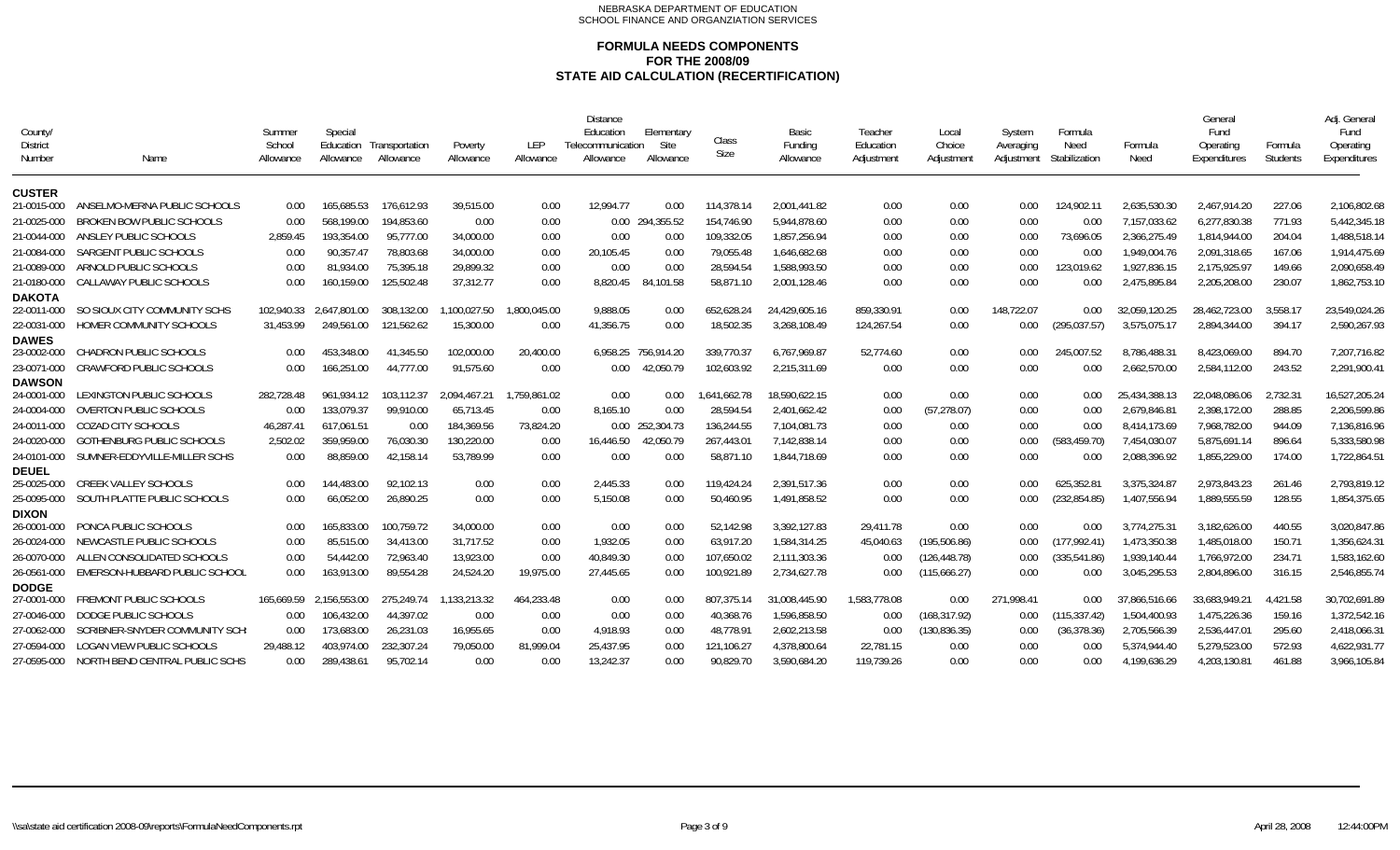| County<br><b>District</b><br>Number | Name                              | Summer<br>School<br>Allowance | Special<br>Education<br>Allowance | Transportation<br>Allowance                           | Poverty<br>Allowance | <b>LEP</b><br>Allowance | <b>Distance</b><br>Education<br>Telecommunication<br>Allowance | Elementary<br>Site<br>Allowance | Class<br>Size | Basic<br>Funding<br>Allowance | Teacher<br>Education<br>Adjustment | Local<br>Choice<br>Adjustment | System<br>Averaging<br>Adjustment | Formula<br>Need<br>Stabilization | Formula<br>Need | General<br>Fund<br>Operating<br>Expenditures | Formula<br><b>Students</b> | Adi. General<br>Fund<br>Operating<br>Expenditures |
|-------------------------------------|-----------------------------------|-------------------------------|-----------------------------------|-------------------------------------------------------|----------------------|-------------------------|----------------------------------------------------------------|---------------------------------|---------------|-------------------------------|------------------------------------|-------------------------------|-----------------------------------|----------------------------------|-----------------|----------------------------------------------|----------------------------|---------------------------------------------------|
| <b>DOUGLAS</b>                      |                                   |                               |                                   |                                                       |                      |                         |                                                                |                                 |               |                               |                                    |                               |                                   |                                  |                 |                                              |                            |                                                   |
| 28-0001-000                         | OMAHA PUBLIC SCHOOLS              |                               |                                   | 3.399.175.50 29.582.761.30 4.642.640.22 30.600.000.00 |                      | 12.920.000.00           | 22,703.18                                                      | 0.00                            | 16.981.790.43 | 313.032.859.61                | 0.00                               | 0.00                          | 11.079.270.71                     | 0.00                             | 422.261.200.95  | 395.706.751.80 44.381.39                     |                            | 321.300.086.28                                    |
| 28-0010-000                         | ELKHORN PUBLIC SCHOOLS            |                               | 5,540.19 2,075,383.00             | 318,965.10                                            | 27,046.06            | 130,357.44              | 48,688.00                                                      | 0.00                            | 174,931.28    | 31,709,748.44                 | 568,121.37                         | 0.00                          | 874,848.66                        | 0.00                             | 35,933,629.54   | 31,015,749.00                                | 4,496.26                   | 30,095,782.86                                     |
| 28-0015-000                         | DOUGLAS CO WEST COMMUNITY SCH     | 0.00                          | 562.144.36                        | 149,432.40                                            | 157,425.46           | 25,230.47               | 19,671.01                                                      | 0.00                            | 111.014.08    | 4,759,289.89                  | 42,862.64                          | 0.00                          | 45.979.43                         | 0.00                             | 5.873.049.75    | 6,034,284.25                                 | 650.32                     | 5,371,423.52                                      |
| 28-0017-000                         | MILLARD PUBLIC SCHOOLS            |                               | 0.00 11,353,028.00 1,232,354.21   |                                                       | 197.021.43           | 573,750.00              | 628,126.15                                                     | 0.00                            | 842.697.80    | 152,341,292.20                | 4,321,419.73                       | 0.00                          | 0.00                              | 0.00                             | 171.489.689.52  | 154,248,283.65 21,530.81                     |                            | 148,676,203.08                                    |
| 28-0054-000                         | RALSTON PUBLIC SCHOOLS            | 28,951.97                     | 2.568.893.00                      | 0.00                                                  | 648,109.50           | 491,994.23              | 13,810.80                                                      | 0.00                            | 555,070.41    | 21,567,419.01                 | 442,481.48                         | 0.00                          | 914,024.36                        | 0.00                             | 27,230,754.75   | 24,209,214.00                                | 3.139.99                   | 21,354,936.94                                     |
| 28-0059-000                         | BENNINGTON PUBLIC SCHOOLS         | 22,518.20                     | 305,787.00                        | 47,933.52                                             | 9,996.00             | 7,650.00                | 17,839.72                                                      | 0.00                            | 80,737.51     | 7,016,062.19                  | 54,372.38                          | 0.00                          | 0.00                              | 0.00                             | 7,562,896.52    | 5,908,642.38                                 | 944.29                     | 5,770,698.97                                      |
| 28-0066-000                         | <b>WESTSIDE COMMUNITY SCHOOLS</b> | 94.540.69                     | 3,460,923.00                      | 267.199.20                                            | 193,077.23           | 319,897.00              | 0.00                                                           | 0.00                            | 844,379.83    | 42,989,435.18                 | 1,628,921.29                       | 0.00                          | 1,206,371.81                      | 0.00                             | 51,004,745.22   | 52,269,016.00                                | 6,032.09                   | 50,225,140.01                                     |
| <b>DUNDY</b>                        |                                   |                               |                                   |                                                       |                      |                         |                                                                |                                 |               |                               |                                    |                               |                                   |                                  |                 |                                              |                            |                                                   |
| 29-0117-000                         | DUNDY CO-STRATON PUBLIC SCHS      | 19,122.60                     | 278.551.00                        | 492.339.02                                            | 225,250.00           | 20,400.00               | 24,811.36 336,406.31                                           |                                 | 58,871.10     | 3,137,816.98                  | 0.00                               | 0.00                          | 0.00                              | 777.969.21                       | 5,371,537.58    | 4,658,987.70                                 | 388.16                     | 3,482,775.57                                      |
| <b>FILLMORE</b>                     | EXETER-MILLIGAN PUBLIC SCHOOLS    |                               | 235,312.00                        | 145,692.8                                             | 15,674.00            |                         | 19,744.25                                                      |                                 | 42,050.79     | 2,317,797.53                  |                                    |                               |                                   |                                  | 2,574,096.82    | 2,868,334.72                                 | 253.53                     | 2,581,960.95                                      |
| 30-0001-000                         |                                   | 0.00                          |                                   |                                                       |                      | 0.00                    |                                                                | 0.00                            |               |                               | 0.00                               | (155, 166.53)                 | 0.00                              | (47,008.03)                      |                 |                                              |                            |                                                   |
| 30-0025-000                         | FILLMORE CENTRAL PUBLIC SCHS      | 0.00                          | 769.516.97                        | 129,385.77                                            | 51,731.00            | 0.00                    | 6,418.14                                                       | 0.00                            | 82,419.55     | 4,456,891.13                  | 301.29                             | 0.00                          | 0.00                              | 0.00                             | 5,496,663.84    | 5,106,693.20                                 | 589.66                     | 4,373,623.37                                      |
| 30-0054-000                         | SHICKLEY PUBLIC SCHOOLS           | 0.00                          | 112,435.00                        | 56,047.22                                             | 0.00                 | 0.00                    | 9,999.54                                                       | 0.00                            | 13,456.25     | 1,469,976.49                  | 26,057.69                          | 0.00                          | 0.00                              | (132, 725.50)                    | 1,555,246.68    | 1,804,824.71                                 | 130.93                     | 1,721,176.18                                      |
| <b>FRANKLIN</b><br>31-0506-000      | FRANKLIN PUBLIC SCHOOLS           | 3,574.32                      | 232.063.00                        | 107.714.62                                            | 50,675.00            | 0.00                    | 0.00                                                           | 0.00                            | 132,880.49    | 2,587,659.42                  | 0.00                               | 0.00                          | 0.00                              | 228,630.15                       | 3,343,197.00    | 3,130,164.00                                 | 305.35                     | 2,791,066.41                                      |
| <b>FRONTIER</b>                     |                                   |                               |                                   |                                                       |                      |                         |                                                                |                                 |               |                               |                                    |                               |                                   |                                  |                 |                                              |                            |                                                   |
| 32-0046-000                         | MAYWOOD PUBLIC SCHOOLS            | 0.00                          | 76.765.42                         | 145.686.93                                            | 0.00                 | 0.00                    | 11.390.00                                                      | 0.00                            | 68.963.29     | 1.540.682.06                  | 0.00                               | 0.00                          | 0.00                              | 0.00                             | 1.843.487.70    | 1.783.600.55                                 | 148.97                     | 1.587.810.94                                      |
| 32-0095-000                         | EUSTIS-FARNAM PUBLIC SCHOOLS      | 7,506.07                      | 107,235.00                        | 191,690.04                                            | 25,500.00            | 12,750.00               | 17,054.78                                                      | 0.00                            | 90,829.70     | 2,013,810.01                  | 0.00                               | 0.00                          | 0.00                              | 0.00                             | 2,466,375.60    | 2,538,890.85                                 | 229.00                     | 2,238,658.71                                      |
| 32-0125-000                         | MEDICINE VALLEY PUBLIC SCHOOLS    | 2,323.31                      | 170,430.00                        | 137,810.65                                            | 68,000.00            | 0.00                    | 31,925.45                                                      | 0.00                            | 70,645.32     | 2,063,921.17                  | 0.00                               | 0.00                          | 0.00                              | 59,991.39                        | 2,605,047.29    | 2,539,915.30                                 | 224.21                     | 2,211,175.49                                      |
| <b>FURNAS</b>                       |                                   |                               |                                   |                                                       |                      |                         |                                                                |                                 |               |                               |                                    |                               |                                   |                                  |                 |                                              |                            |                                                   |
| 33-0018-000                         | ARAPAHOE PUBLIC SCHOOLS           | 0.00                          | 276.973.00                        | 118,843.00                                            | 83.722.00            | 20.349.00               | 0.00                                                           | 0.00                            | 52.142.98     | 2.560.648.53                  | 0.00                               | 0.00                          | 0.00                              | 177.746.97                       | 3.290.425.48    | 3.319.368.00                                 | 302.67                     | 2,966,500.10                                      |
| 33-0021-000                         | CAMBRIDGE PUBLIC SCHOOLS          | 10,722.95                     | 174.167.00                        | 140,627.00                                            | 43,545.59            | 0.00                    | 16,731.40                                                      | 0.00                            | 109,332.05    | 2,798,078.59                  | 0.00                               | 0.00                          | 0.00                              | 0.00                             | 3,293,204.58    | 3,063,685.00                                 | 328.46                     | 2,752,380.11                                      |
| 33-0540-000                         | SOUTHERN VALLEY SCHOOLS           | 3,216.89                      | 307,329.00                        | 228,144.00                                            | 127,500.00           | 0.00                    |                                                                | 0.00 504,609.46                 | 179,977.37    | 4,092,585.17                  | 0.00                               | 0.00                          | 0.00                              | 0.00                             | 5,443,361.89    | 5,755,120.00                                 | 488.03                     | 4,749,650.48                                      |
| <b>GAGE</b><br>34-0001-000          | SOUTHERN SCHOOL DIST 1            | 15.369.56                     | 455.978.00                        | 98.464.03                                             | 136.643.46           | 0.00                    | 13.777.36                                                      | 0.00                            | 210.253.94    | 3.391.752.93                  | 0.00                               | 0.00                          | 0.00                              | 0.00                             | 4.322.239.29    | 4.271.992.27                                 | 434.00                     | 3.597.825.45                                      |
| 34-0015-000                         | <b>BEATRICE PUBLIC SCHOOLS</b>    | 7,506.07                      | 2,054,031.26                      | 248,979.60                                            | 353,600.00           | 25,230.47               | 27,133.79                                                      | 0.00                            | 871,292.34    | 14,672,649.10                 | 540,207.32                         | 0.00                          | 399.617.21                        | 0.00                             | 19,200,247.17   | 17,648,979.80                                | 2,120.18                   | 15,120,145.06                                     |
| 34-0034-000                         | <b>FREEMAN PUBLIC SCHOOLS</b>     | 0.00                          | 257.338.00                        | 100,424.10                                            | 0.00                 | 0.00                    | 0.00                                                           | 0.00                            | 43,732.82     | 3,010,565.59                  | 53,367.09                          | (136,984.43)                  | 0.00                              | (354, 495.58)                    | 2,973,947.59    | 2,831,596.32                                 | 345.62                     | 2,599,997.18                                      |
| 34-0100-000                         | DILLER-ODELL PUBLIC SCHOOLS       | 0.00                          | 155,047.00                        | 120,637.43                                            | 12,743.20            | 0.00                    | 0.00                                                           | 0.00                            | 53,825.01     | 2,477,851.84                  | 0.00                               | (225, 726.58)                 | 0.00                              | (98,061.19)                      | 2,496,316.72    | 2,613,737.35                                 | 255.92                     | 2,428,308.95                                      |
| <b>GARDEN</b>                       |                                   |                               |                                   |                                                       |                      |                         |                                                                |                                 |               |                               |                                    |                               |                                   |                                  |                 |                                              |                            |                                                   |
| 35-0001-000                         | <b>GARDEN COUNTY SCHOOLS</b>      | 5.540.19                      | 292.155.00                        | 115,643.48                                            | 17,850.00            | 0.00                    | 4,514.35                                                       | 0.00                            | 179,977.37    | 2,429,202.19                  | 0.00                               | 0.00                          | 0.00                              | 638,828.31                       | 3,683,710.90    | 3,547,879.98                                 | 266.19                     | 3,145,072.38                                      |
| <b>GARFIELD</b><br>36-0100-000      | <b>BURWELL PUBLIC SCHOOLS</b>     | 0.00                          | 194.186.61                        | 60.201.00                                             | 71.761.00            | 0.00                    | 14,882.65                                                      | 126.152.37                      | 79.055.48     | 2.841.703.79                  | 0.00                               | 0.00                          | 0.00                              | 0.00                             | 3.387.942.90    | 3.247.139.00                                 | 333.44                     | 2.895.728.23                                      |
| <b>GOSPER</b>                       |                                   |                               |                                   |                                                       |                      |                         |                                                                |                                 |               |                               |                                    |                               |                                   |                                  |                 |                                              |                            |                                                   |
| 37-0030-000                         | ELWOOD PUBLIC SCHOOLS             | 3.038.17                      | 194.862.00                        | 112.374.50                                            | 0.00                 | 0.00                    | 0.00                                                           | 0.00                            | 60,553.14     | 2,380,561.91                  | 0.00                               | (187, 243.01)                 | 0.00                              | (163, 685.72)                    | 2,400,460.99    | 2.835.085.00                                 | 253.36                     | 2,634,362.30                                      |
| <b>GRANT</b><br>38-0011-000         | DISTRICT 11 AREA SCHOOLS          | 0.00                          | 100.875.05                        | 104,752.44                                            | 0.00                 | 0.00                    | 25,863.83 168,203.15                                           |                                 | 11.774.22     | 1,443,513.62                  | 0.00                               | 0.00                          | 0.00                              | 88,588.07                        | 1,943,570.38    | 2,426,411.83                                 | 125.33                     | 2,160,527.84                                      |
| <b>GREELEY</b>                      |                                   |                               |                                   |                                                       |                      |                         |                                                                |                                 |               |                               |                                    |                               |                                   |                                  |                 |                                              |                            |                                                   |
| 39-0010-000                         | GREELEY-WOLBACH PUBLIC SCHOOL     | 0.00                          | 129,825.00                        | 112,486.00                                            | 57,599.40            | 23,401.35               |                                                                | 0.00 210,253.94                 | 107,650.02    | 1,777,612.67                  | 0.00                               | 0.00                          | 0.00                              | (102, 399.43)                    | 2,316,428.95    | 2,263,543.00                                 | 171.91                     | 1,758,139.87                                      |
| 39-0055-000                         | SPALDING PUBLIC SCHOOLS           | 0.00                          | 52,448.00                         | 5,079.58                                              | 0.00                 | 0.00                    | 7,106.73                                                       | 0.00                            | 87,465.64     | 1,409,272.86                  | 0.00                               | 0.00                          | 0.00                              | (272, 016.13)                    | 1,289,356.68    | 1,210,407.56                                 | 97.03                      | 1,130,932.06                                      |
| 39-0501-000                         | NORTH LOUP SCOTIA PUBLIC SCHS     | 0.00                          | 87,746.00                         | 105,065.00                                            | 70,350.25            | 0.00                    | 15,731.80                                                      | 0.00                            | 97,557.83     | 1,868,121.99                  | 0.00                               | 0.00                          | 0.00                              | (14, 365.69)                     | 2,230,207.18    | 2,245,425.00                                 | 180.60                     | 2,003,699.62                                      |
|                                     |                                   |                               |                                   |                                                       |                      |                         |                                                                |                                 |               |                               |                                    |                               |                                   |                                  |                 |                                              |                            |                                                   |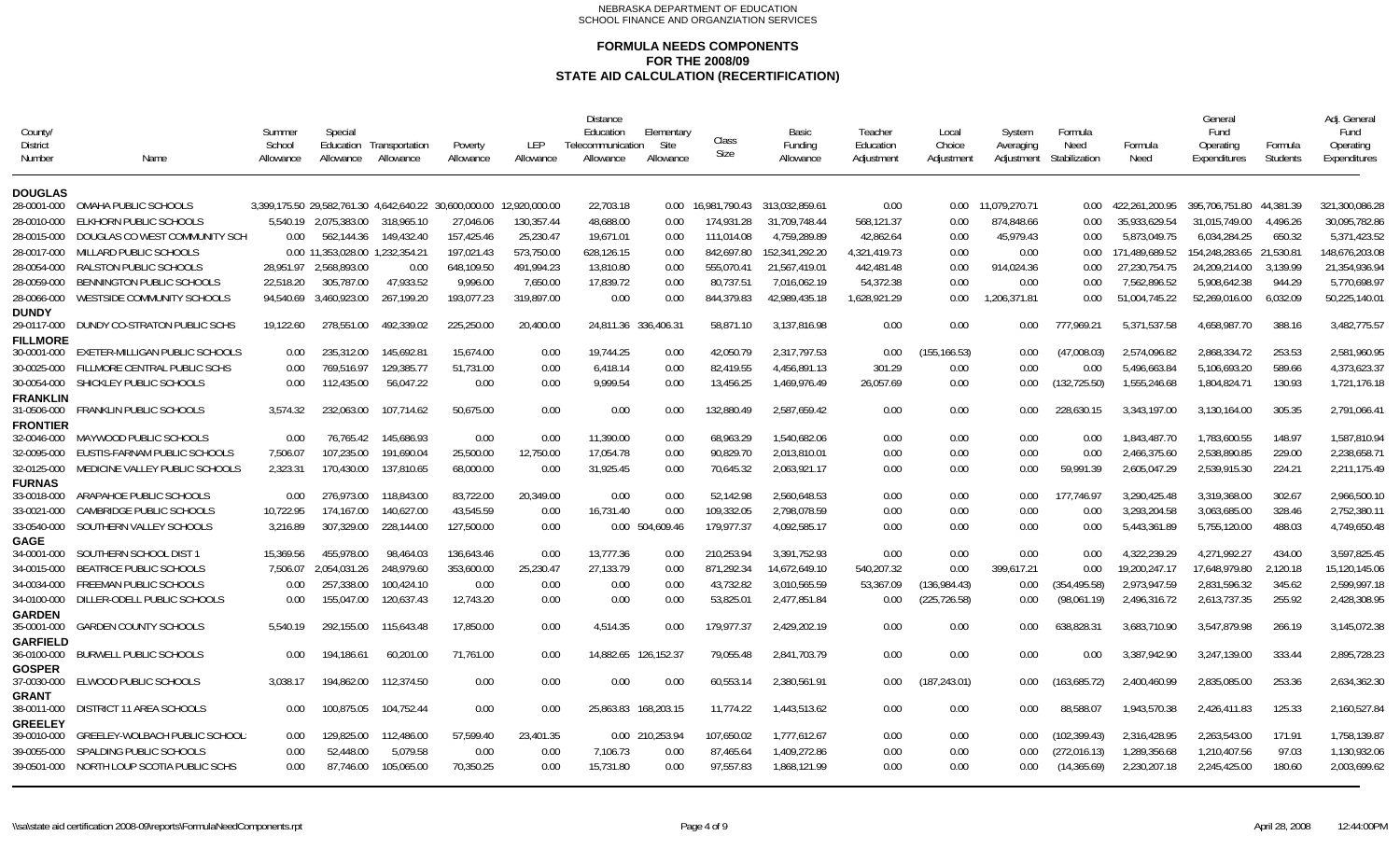| County/<br>District<br>Number | Name                                                           | Summer<br>School<br>Allowance | Special<br>Education<br>Allowance | Transportation<br>Allowance | Poverty<br>Allowance      | LEP<br>Allowance          | <b>Distance</b><br>Education<br>Telecommunication<br>Allowance | Elementary<br>Site<br>Allowance | Class<br>Size              | Basic<br>Funding<br>Allowance | Teacher<br>Education<br>Adjustment | Local<br>Choice<br>Adjustment | System<br>Averaging<br>Adjustment | Formula<br>Need<br>Stabilization | Formula<br>Need                | General<br>Fund<br>Operating<br>Expenditures | Formula<br><b>Students</b> | Adi. General<br>Fund<br>Operating<br>Expenditures |
|-------------------------------|----------------------------------------------------------------|-------------------------------|-----------------------------------|-----------------------------|---------------------------|---------------------------|----------------------------------------------------------------|---------------------------------|----------------------------|-------------------------------|------------------------------------|-------------------------------|-----------------------------------|----------------------------------|--------------------------------|----------------------------------------------|----------------------------|---------------------------------------------------|
| HALL                          |                                                                |                               |                                   |                             |                           |                           |                                                                |                                 |                            |                               |                                    |                               |                                   |                                  |                                |                                              |                            |                                                   |
| 40-0002-000<br>40-0082-000    | <b>GRAND ISLAND PUBLIC SCHOOLS</b><br>NORTHWEST PUBLIC SCHOOLS | 24.484.07<br>31.275.27        | 4.143.244.00<br>719.750.00        | 21.260.52<br>73.500.24      | 2.125.000.00<br>46.750.00 | 3.559.437.24<br>27.333.01 | 23.862.91<br>22.809.40                                         | 0.00<br>0.00                    | 3.670.192.82<br>210.253.94 | 54.871.850.02<br>9.951.328.68 | 2,181,161.53<br>0.00               | 0.00<br>0.00                  | 0.00<br>144.533.26                | 0.00<br>0.00                     | 70.620.493.11<br>11.227.533.81 | 56.385.982.64<br>9.990.599.06                | 7.791.14<br>1.392.52       | 46.201.660.04<br>9.458.363.13                     |
| 40-0083-000                   | WOOD RIVER RURAL SCHOOLS                                       | 0.00                          | 279,981.00                        | 102,397.00                  | 61,130.00                 | 80,598.00                 | 0.00                                                           | 0.00                            | 218,664.10                 | 4,177,339.50                  | 0.00                               | 0.00                          | 0.00                              | 0.00                             | 4,920,109.60                   | 4,241,062.00                                 | 536.79                     | 3,752,755.62                                      |
| 40-0126-000                   | DONIPHAN-TRUMBULL PUBLIC SCHS                                  | 23,590.49                     | 355,446.00                        | 102,672.56                  | 10,669.46                 | 39,948.25                 | 2,136.90                                                       | 0.00                            | 132,880.49                 | 4,234,314.09                  | 0.00                               | 0.00                          | 0.00                              | (9, 163.44)                      | 4,892,494.80                   | 4,437,284.00                                 | 530.80                     | 4,036,176.89                                      |
| <b>HAMILTON</b>               |                                                                |                               |                                   |                             |                           |                           |                                                                |                                 |                            |                               |                                    |                               |                                   |                                  |                                |                                              |                            |                                                   |
| 41-0002-000                   | <b>GILTNER PUBLIC SCHOOLS</b>                                  | 0.00                          | 117,940.00                        | 79.813.75                   | 0.00                      | 0.00                      | 5.095.28                                                       | 0.00                            | 30.276.57                  | 1.778.451.69                  | 0.00                               | (102.739.49)                  | 0.00                              | (104.300.18)                     | 1.804.537.62                   | 1.746.610.58                                 | 198.66                     | 1.618.281.62                                      |
| 41-0091-000                   | HAMPTON PUBLIC SCHOOLS                                         | 0.00                          | 139,743.00                        | 42,136.80                   | 0.00                      | 0.00                      | 6,913.05                                                       | 0.00                            | 25,230.47                  | 1,590,166.16                  | 0.00                               | (182, 965.91)                 | 0.00                              | (208, 454.17)                    | 1,412,769.40                   | 1,765,651.00                                 | 154.61                     | 1,657,566.74                                      |
| 41-0504-000                   | AURORA PUBLIC SCHOOLS                                          | 0.00                          | 767,454.01                        | 373,609.08                  | 111,904.75                | 0.00                      | 43,712.32                                                      | 0.00                            | 132,880.49                 | 9,304,413.06                  | 0.00                               | 0.00                          | 0.00                              | 0.00                             | 10,733,973.71                  | 10,100,075.00                                | 1,251.25                   | 9,276,518.85                                      |
| <b>HARLAN</b>                 |                                                                |                               |                                   |                             |                           |                           |                                                                |                                 |                            |                               |                                    |                               |                                   |                                  |                                |                                              |                            |                                                   |
| 42-0002-000                   | ALMA PUBLIC SCHOOLS                                            | 5,361.48                      | 153,949.00                        | 116,315.00                  | 46,750.00                 | 0.00                      | 7,055.85                                                       | 0.00                            | 87,465.64                  | 2,707,652.73                  | 0.00                               | (112, 470.23)                 | 0.00                              | 0.00                             | 3,012,079.47                   | 2,613,893.00                                 | 313.55                     | 2,353,829.61                                      |
| <b>HAYES</b><br>43-0079-000   | HAYES CENTER PUBLIC SCHOOLS                                    | 0.00                          | 82.270.00                         | 171.832.78                  | 63,129.86                 | 0.00                      | 0.00                                                           | 0.00                            | 21,866.41                  | 1,525,721.10                  | 0.00                               | 0.00                          | 0.00                              | 433.598.61                       | 2,298,418.76                   | 2.271.287.87                                 | 148.28                     | 2,068,466.09                                      |
| <b>HITCHCOCK</b>              | 44-2001-000 HITCHCOCK CO UNIFIED SCH SYSTM                     | 0.00                          | 215,636.00                        | 143.212.00                  | 70.550.00                 | 0.00                      | 25.884.20                                                      | 0.00                            | 94.193.77                  | 2.112.622.17                  | 37.449.61                          | 0.00                          | 0.00                              | 0.00                             | 2.699.547.74                   | 2.789.078.00                                 | 215.38                     | 2.406.946.71                                      |
| <b>HOLT</b><br>45-0007-000    | O'NEILL PUBLIC SCHOOLS                                         | 3,574.32                      | 879.079.44                        | 55.872.94                   | 165,384.64                | 62,475.00                 | 39,903.25                                                      | 168,203.15                      | 196.797.69                 | 5,808,768.80                  | 83,430.77                          | 0.00                          | 0.00                              | 803.643.32                       | 8,267,133.31                   | 8,129,419.00                                 | 747.47                     | 7,045,893.71                                      |
| 45-0029-000                   | <b>EWING PUBLIC SCHOOLS</b>                                    | 0.00                          | 117,202.98                        | 100,606.00                  | 54,747.98                 | 0.00                      | 32,662.95                                                      | 0.00                            | 94,193.77                  | 1,532,788.87                  | 0.00                               | 0.00                          | 0.00                              | (277, 310.72)                    | 1,654,891.83                   | 1,633,384.00                                 | 144.33                     | 1,331,973.36                                      |
| 45-0044-000                   | STUART PUBLIC SCHOOLS                                          | 0.00                          | 98.724.00                         | 64,535.00                   | 47.512.45                 | 0.00                      | 3,738.30                                                       | 0.00                            | 45.414.85                  | 1,639,427.38                  | 0.00                               | (158, 791.84)                 | 0.00                              | (123, 157.35)                    | 1,617,402.79                   | 1,574,138.00                                 | 166.94                     | 1,408,661.68                                      |
| 45-0137-000                   | <b>CHAMBERS PUBLIC SCHOOLS</b>                                 | 0.00                          | 94,463.00                         | 112,192.14                  | 17,000.00                 | 0.00                      | 8,987.05                                                       | 0.00                            | 20,184.38                  | 1,819,439.39                  | 0.00                               | 0.00                          | 0.00                              | 0.00                             | 2,072,265.96                   | 1,895,842.00                                 | 178.88                     | 1,756,765.95                                      |
| 45-0239-000                   | WEST HOLT PUBLIC SCHOOLS                                       | 0.00                          | 366,130.00                        | 7,400.00                    | 0.00                      | 0.00                      | 17,924.80 210,253.94                                           |                                 | 55.507.04                  | 2,774,100.50                  | 0.00                               | 0.00                          | 0.00                              | 157,321.62                       | 3,588,637.91                   | 4,340,872.00                                 | 323.79                     | 3,944,108.54                                      |
| <b>HOOKER</b>                 |                                                                |                               |                                   |                             |                           |                           |                                                                |                                 |                            |                               |                                    |                               |                                   |                                  |                                |                                              |                            |                                                   |
| 46-0001-000                   | MULLEN PUBLIC SCHOOLS                                          | 0.00                          | 74.163.00                         | 158,123.67                  | 39,168.07                 | 0.00                      | 0.00                                                           | 0.00                            | 82,419.55                  | 1,856,453.18                  | 0.00                               | 0.00                          | 0.00                              | 225,799.16                       | 2,436,126.62                   | 2,053,845.72                                 | 189.98                     | 1,823,202.18                                      |
| <b>HOWARD</b>                 |                                                                |                               |                                   |                             |                           |                           |                                                                |                                 |                            |                               |                                    |                               |                                   |                                  |                                |                                              |                            |                                                   |
| 47-0001-000                   | ST PAUL PUBLIC SCHOOLS<br>CENTURA PUBLIC SCHOOLS               | 0.00                          | 389.559.00<br>257.244.00          | 194,000.00<br>177,801.00    | 69.451.80                 | 0.00                      | 16,188.25<br>21,977.97                                         | 0.00                            | 142.972.68<br>117,742.21   | 4,761,686.85<br>4,221,710.27  | 0.00<br>0.00                       | 0.00<br>0.00                  | 0.00                              | 0.00<br>(76, 402.36)             | 5,573,858.58<br>4,759,484.20   | 4,611,388.00<br>4,386,916.21                 | 628.42<br>537.64           | 4,075,899.55<br>4,035,954.90                      |
| 47-0100-000<br>47-0103-000    | ELBA PUBLIC SCHOOLS                                            | 0.00<br>0.00                  | 68.630.00                         | 67.312.00                   | 39,411.10<br>83.938.35    | 0.00<br>0.00              | 0.00                                                           | 0.00<br>0.00                    | 45,414.85                  | 1,465,067.21                  | 0.00                               | (287, 324.96)                 | 0.00<br>0.00                      | (212, 572.77)                    | 1,230,464.68                   | 1,166,555.00                                 | 112.46                     | 971,253.10                                        |
| <b>JEFFERSON</b>              |                                                                |                               |                                   |                             |                           |                           |                                                                |                                 |                            |                               |                                    |                               |                                   |                                  |                                |                                              |                            |                                                   |
| 48-0008-000                   | <b>FAIRBURY PUBLIC SCHOOLS</b>                                 | 10,544.24                     | 587.226.00                        | 218,901.84                  | 175,950.00                | 23.940.00                 | 21,691.15 252,304.73                                           |                                 | 349.862.56                 | 6,396,615.24                  | 173,156.37                         | 0.00                          | 44.437.54                         | (193, 618.26)                    | 8,061,011.41                   | 8,214,380.00                                 | 873.12                     | 7,066,822.28                                      |
| 48-0300-000                   | TRI COUNTY PUBLIC SCHOOLS                                      | 0.00                          | 250,239.00                        | 180,154.22                  | 0.00                      | 0.00                      | 11,935.86                                                      | 0.00                            | 40,368.76                  | 3,287,197.06                  | 98,303.96                          | (141, 911.53)                 | 0.00                              | (16,008.35)                      | 3,710,278.97                   | 4,238,083.40                                 | 379.31                     | 4,009,670.57                                      |
| 48-0303-000                   | <b>MERIDIAN PUBLIC SCHOOLS</b>                                 | 4.110.46                      | 129.581.00                        | 100.495.52                  | 47.982.50                 | 25,230.47                 | 14,515.10                                                      | 0.00                            | 132,880.49                 | 1,815,638.82                  | 0.00                               | (126, 301.93)                 | 0.00                              | (195, 205.88)                    | 1,948,926.56                   | 2,010,841.19                                 | 197.40                     | 1,676,696.11                                      |
| <b>JOHNSON</b>                |                                                                |                               |                                   |                             |                           |                           |                                                                |                                 |                            |                               |                                    |                               |                                   |                                  |                                |                                              |                            |                                                   |
| 49-0033-000                   | STERLING PUBLIC SCHOOLS                                        | 1,608.44                      | 125,157.00                        | 79,832.12                   | 0.00                      | 0.00                      | 0.00                                                           | 0.00                            | 47,096.88                  | 2,081,818.38                  | 0.00                               | (148, 805.41)                 | 0.00                              | (230, 720.83)                    | 1,955,986.58                   | 1,947,458.69                                 | 225.34                     | 1,810,611.77                                      |
| 49-0050-000                   | JOHNSON CO CENTRAL PUBLIC SCHS                                 | 4,467.90                      | 320.905.00                        | 163.491.56                  | 0.00                      | 75,763.05                 |                                                                | 0.00 252,304.73                 | 179,977.37                 | 4,060,237.52                  | 0.00                               | 0.00                          | 0.00                              | 0.00                             | 5,057,147.14                   | 5,249,578.68                                 | 491.00                     | 4,567,643.79                                      |
| <b>KEARNEY</b>                | WILCOX-HILDRETH PUBLIC SCHOOLS                                 | 2,502.02                      | 215,452.00                        | 209,478.00                  | 0.00                      | 0.00                      | 1,676.20                                                       | 0.00                            | 43,732.82                  | 2,319,625.46                  | 5,499.83                           | 0.00                          | 0.00                              | 199,749.59                       | 2,997,715.92                   | 2,924,457.00                                 | 244.58                     | 2,627,083.38                                      |
| 50-0001-000<br>50-0501-000    | AXTELL COMMUNITY SCHOOLS                                       | 0.00                          | 221,214.40                        | 107.515.00                  | 0.00                      | 0.00                      | 0.00                                                           | 0.00                            | 30,276.57                  | 2,690,318.97                  | 0.00                               | (93,056.86)                   | 0.00                              | (130, 480.24)                    | 2,825,787.83                   | 2,492,586.00                                 | 316.27                     | 2,283,135.19                                      |
| 50-0503-000                   | MINDEN PUBLIC SCHOOLS                                          | 2.144.59                      | 491.654.00                        | 221.299.68                  | 88,706.00                 | 0.00                      |                                                                | 0.00 168,203.15                 | 161,475.03                 | 5,944,878.56                  | 22.346.80                          | 0.00                          | 0.00                              | (27,696.79)                      | 7,073,011.02                   | 6,751,909.00                                 | 786.13                     | 6,023,541.09                                      |
| <b>KEITH</b>                  |                                                                |                               |                                   |                             |                           |                           |                                                                |                                 |                            |                               |                                    |                               |                                   |                                  |                                |                                              |                            |                                                   |
| 51-0001-000                   | OGALLALA PUBLIC SCHOOLS                                        | 0.00                          | 936.514.32                        | 124,436.42                  | 140,102.95                | 0.00                      | 42,223.90 504,609.46                                           |                                 | 206,889.88                 | 7,540,094.09                  | 0.00                               | 0.00                          | 11,942.40                         | 0.00                             | 9,506,813.42                   | 9,147,380.45                                 | 1.019.34                   | 7.741,446.34                                      |
| 51-0006-000                   | PAXTON CONSOLIDATED SCHOOLS                                    | 0.00                          | 99.914.68                         | 107,586.58                  | 21.675.00                 | 0.00                      | 19,058.52                                                      | 0.00                            | 55,507.04                  | 1,829,876.85                  | 0.00                               | 0.00                          | 0.00                              | 0.00                             | 2,133,618.68                   | 2,038,244.76                                 | 204.93                     | 1,856,797.62                                      |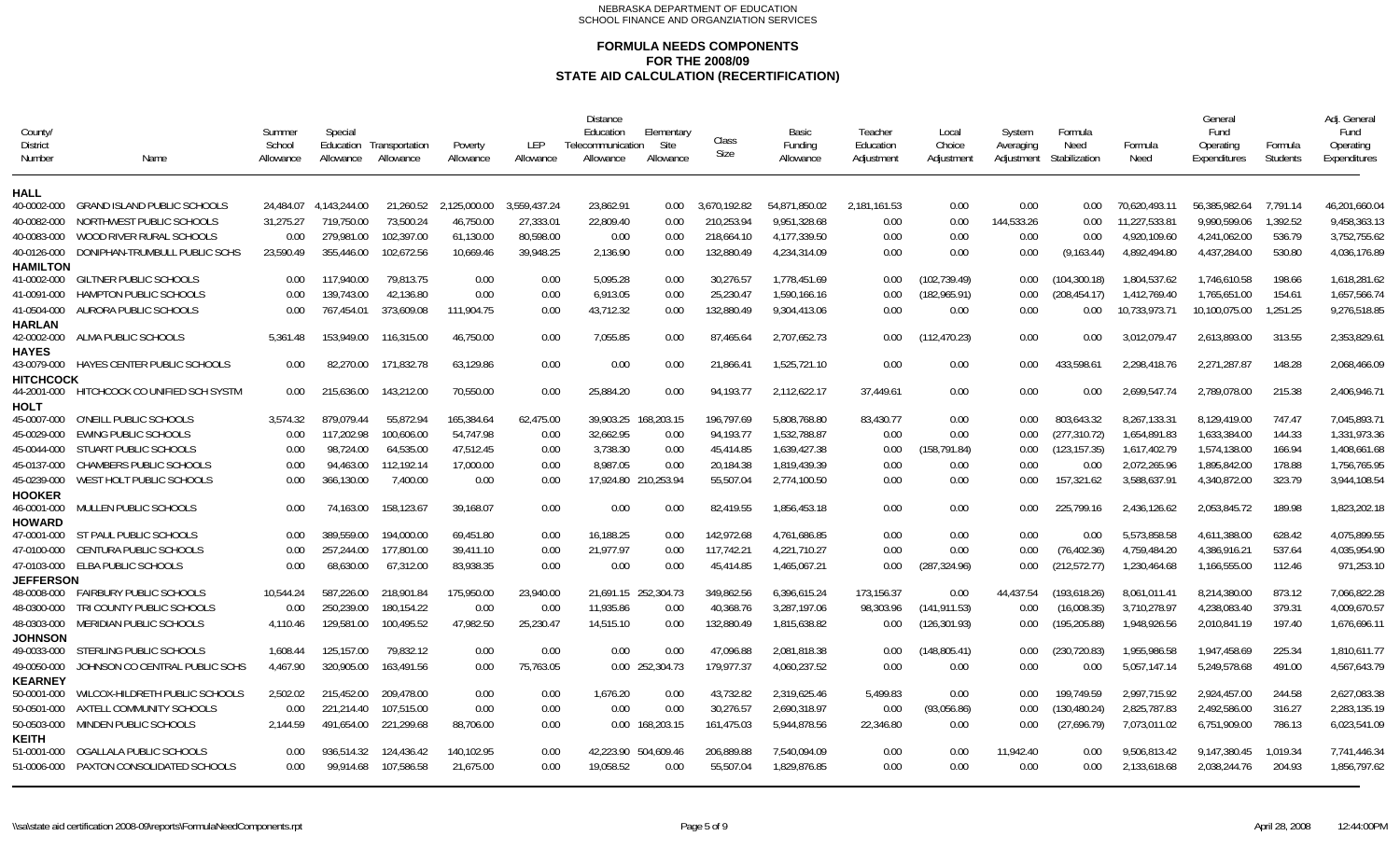| County/<br><b>District</b><br>Number         | Name                               | Summer<br>School<br>Allowance | Special<br>Allowance | Education Transportation<br>Allowance | Poverty<br>Allowance | LEP<br>Allowance | <b>Distance</b><br>Education<br>Telecommunication<br>Allowance | Elementary<br>Site<br>Allowance | <b>Class</b><br>Size | Basic<br>Funding<br>Allowance | Teacher<br>Education<br>Adjustment | Local<br>Choice<br>Adjustment | System<br>Averaging<br>Adjustment | Formula<br>Need<br>Stabilization | Formula<br>Need | General<br>Fund<br>Operating<br>Expenditures | Formula<br>Students | Adi. Genera<br>Fund<br>Operating<br>Expenditures |
|----------------------------------------------|------------------------------------|-------------------------------|----------------------|---------------------------------------|----------------------|------------------|----------------------------------------------------------------|---------------------------------|----------------------|-------------------------------|------------------------------------|-------------------------------|-----------------------------------|----------------------------------|-----------------|----------------------------------------------|---------------------|--------------------------------------------------|
| <b>KEYA PAHA</b><br>52-0100-000              | KEYA PAHA COUNTY SCHOOLS           | 0.00                          | 111.111.64           | 39.268.00                             | 0.00                 | 0.00             | 38.155.65                                                      | 42.050.79                       | 8.410.16             | 1.356.512.52                  | 0.00                               | 0.00                          | 0.00                              | 0.00                             | 1.595.508.75    | 1.808.565.00                                 | 99.39               | 1.678.082.66                                     |
| KIMBALL<br>53-0001-000                       | KIMBALL PUBLIC SCHOOLS             | 0.00                          | 313.029.00           | 125,312.36                            | 131,490.75           | 0.00             |                                                                | 0.00 252,304.73                 | 200,161.75           | 4,288,697.60                  | 0.00                               | 0.00                          | 0.00                              | 388,166.48                       | 5,699,162.68    | 6,051,380.41                                 | 547.57              | 5,392,164.64                                     |
| <b>KNOX</b><br>54-0013-000                   | <b>CREIGHTON PUBLIC SCHOOLS</b>    | 0.00                          | 177.188.00           | 147.661.44                            | 60.350.00            | 0.00             | 3.789.30                                                       | 0.00                            | 117.742.21           | 3.340.077.02                  | 0.00                               | 0.00                          | 0.00                              | (136.066.20)                     | 3.710.741.76    | 2.948.834.00                                 | 400.03              | 2.619.033.09                                     |
| 54-0096-000                                  | CROFTON COMMUNITY SCHOOLS          | 0.00                          | 210.204.00           | 124.175.52                            | 0.00                 | 0.00             | 7,093.25                                                       | 0.00                            | 117,742.21           | 3,218,662.21                  | 0.00                               | (120,246.29)                  | 0.00                              | 0.00                             | 3,557,630.90    | 3,358,213.00                                 | 376.13              | 3,100,490.80                                     |
| 54-0501-000                                  | NIOBRARA PUBLIC SCHOOLS            | 0.00                          | 206,235.00           | 122,316.00                            | 85,000.00            | 0.00             | 21,250.00                                                      | 0.00                            | 72,327.36            | 1,549,072.20                  | 0.00                               | 0.00                          | 0.00                              | (30,640.14)                      | 2,025,560.42    | 1,579,614.00                                 | 141.18              | 1,167,262.48                                     |
| 54-0505-000                                  | SANTEE COMMUNITY SCHOOLS           | 5.004.04                      | 228,960.00           | 6,364.00                              | 119.000.00           | 0.00             | 0.00                                                           | 0.00                            | 97.557.83            | 1,565,080.41                  | 0.00                               | 0.00                          | 0.00                              | (167,022.76)                     | 1.854.943.53    | 1,647,260.00                                 | 141.98              | 1,289,209.73                                     |
| 54-0576-000                                  | <b>WAUSA PUBLIC SCHOOLS</b>        | 0.00                          | 97.753.00            | 30,489.04                             | 42.585.00            | 0.00             | 29,217.05                                                      | 0.00                            | 181,659.41           | 2,070,389.56                  | 0.00                               | (196,393.96)                  | 0.00                              | (437, 987.70)                    | 1,817,711.40    | 1,654,306.00                                 | 211.87              | 1,371,860.86                                     |
| 54-0586-000                                  | BLOOMFIELD COMMUNITY SCHOOLS       | 0.00                          | 124.597.00           | 117,612.50                            | 42,325.00            | 0.00             | 5,042.20                                                       | 0.00                            | 121,106.27           | 2,130,176.92                  | 0.00                               | (113,896.24)                  | 0.00                              | (160,965.59)                     | 2,265,998.06    | 2,365,778.00                                 | 240.26              | 2,097,041.71                                     |
| <b>LANCASTER</b>                             |                                    |                               |                      |                                       |                      |                  |                                                                |                                 |                      |                               |                                    |                               |                                   |                                  |                 |                                              |                     |                                                  |
| 55-0001-000                                  | LINCOLN PUBLIC SCHOOLS             |                               |                      | 156.376.37 23.731.933.09 1.874.927.68 | 5.018.128.00         | 5.836.044.63     | 278.945.27                                                     | 0.00                            | 6.233.608.89         | 225.680.416.19                | 0.00                               | 0.00                          | 6.351.292.93                      | $0.00 -$                         | 275.161.673.04  | 257.507.804.68 31.828.55                     |                     | 229.828.309.03                                   |
| 55-0145-000                                  | WAVERLY SCHOOL DISTRICT 145        | 5.718.91                      | 1.531.002.15         | 451.427.77                            | 21.384.36            | 39.854.00        |                                                                | 0.00 504.609.46                 | 43.732.82            | 11,784,155.52                 | 504.546.87                         | 0.00                          | 445.064.52                        | 0.00                             | 15.331.496.38   | 14.062.949.20                                | 1.720.74            | 12.308.996.68                                    |
| 55-0148-000                                  | MALCOLM PUBLIC SCHOOLS             | 357.43                        | 219,468.00           | 105.491.38                            | 0.00                 | 0.00             | 0.00                                                           | 0.00                            | 90.829.70            | 3,858,007.62                  | 0.00                               | 0.00                          | 0.00                              | (245,136.12)                     | 4,029,018.02    | 3,804,421.14                                 | 476.83              | 3,616,539.89                                     |
| 55-0160-000                                  | NORRIS SCHOOL DIST 160             | 5,182.76                      | 976.189.09           | 548.436.06                            | 0.00                 | 0.00             | 0.00                                                           | 0.00                            | 0.00                 | 13,253,817.81                 | 926,915.03                         | 0.00                          | 0.00                              | 0.00                             | 15,710,540.74   | 13,700,943.86                                | 1,935.34            | 12,993,192.58                                    |
| 55-0161-000                                  | RAYMOND CENTRAL PUBLIC SCHOOL:     | 0.00                          | 378,643.00           | 283,001.38                            | 4,125.63             | 0.00             | 16,373.06                                                      | 0.00                            | 57,189.07            | 5,067,042.44                  | 77,647.36                          | 0.00                          | 0.00                              | 0.00                             | 5,884,021.94    | 5,720,332.76                                 | 653.65              | 5,324,220.58                                     |
| <b>LINCOLN</b>                               |                                    |                               |                      |                                       |                      |                  |                                                                |                                 |                      |                               |                                    |                               |                                   |                                  |                 |                                              |                     |                                                  |
| 56-0001-000                                  | NORTH PLATTE PUBLIC SCHOOLS        | 0.00                          | 2.544.192.50         | 95.738.00                             | 498.656.00           | 56.768.56        | 55.716.65                                                      | 0.00                            | 835.969.68           | 28.653.112.79                 | 0.00                               | 0.00                          | 0.00                              | 0.00                             | 32.740.154.18   | 32.139.993.00                                | 4.109.66            | 29.981.351.19                                    |
| 56-0006-000                                  | <b>BRADY PUBLIC SCHOOLS</b>        | 0.00                          | 97.182.00            | 72,687.06                             | 21.505.00            | 0.00             | 5,120.15                                                       | 0.00                            | 60.553.14            | 1.795.607.72                  | 0.00                               | (98, 261.27)                  | 0.00                              | (159, 555.16)                    | 1.794.838.64    | 1.495.955.48                                 | 201.96              | 1.328.665.46                                     |
| 56-0007-000                                  | <b>MAXWELL PUBLIC SCHOOLS</b>      | 0.00                          | 150.683.75           | 48,126.85                             | 12.013.00            | 0.00             | 4,120.20                                                       | 0.00                            | 45.414.85            | 2.455.967.82                  | 0.00                               | 0.00                          | 0.00                              | 42.889.99                        | 2,759,216.47    | 2,718,023.39                                 | 284.01              | 2,620,746.14                                     |
| 56-0037-000                                  | HERSHEY PUBLIC SCHOOLS             | 0.00                          | 230,717.72           | 105,766.86                            | 30,400.25            | 23,999.75        | 8,840.00                                                       | 0.00                            | 85,783.61            | 4,297,554.48                  | 0.00                               | 0.00                          | 0.00                              | 304,531.22                       | 5,087,593.89    | 4,852,061.57                                 | 509.29              | 4,657,677.08                                     |
| 56-0055-000                                  | SUTHERLAND PUBLIC SCHOOLS          | 0.00                          | 224,351.00           | 48,148.86                             | 12,775.69            | 0.00             | 13,860.02                                                      | 0.00                            | 75,691.42            | 3,091,785.69                  | 0.00                               | 0.00                          | 0.00                              | 388,017.27                       | 3,854,629.95    | 3,523,801.65                                 | 390.48              | 3,360,402.76                                     |
| 56-0565-000                                  | WALLACE PUBLIC SCH DIST 65 R       | 0.00                          | 49,125.00            | 138,280.81                            | 25.500.00            | 39.948.25        | 11,796.98                                                      | 0.00                            | 35,322.66            | 1,702,191.91                  | 0.00                               | 0.00                          | 0.00                              | 202,720.27                       | 2,204,885.88    | 1,983,024.45                                 | 167.41              | 1,802,032.22                                     |
| <b>LOGAN</b>                                 |                                    |                               |                      |                                       |                      |                  |                                                                |                                 |                      |                               |                                    |                               |                                   |                                  |                 |                                              |                     |                                                  |
| 57-0501-000                                  | STAPLETON PUBLIC SCHOOLS           | 0.00                          | 86.978.55            | 139.544.20                            | 32.889.56            | 0.00             | 12,121.11                                                      | 0.00                            | 68.963.29            | 1.761.054.62                  | 0.00                               | 0.00                          | 0.00                              | 124.370.49                       | 2.225.921.83    | 1,917,762.60                                 | 200.95              | 1,692,331.64                                     |
| <b>LOUP</b><br>58-0025-000<br><b>MADISON</b> | LOUP COUNTY PUBLIC SCHOOLS         | 1.251.01                      | 78.621.00            | 94.042.00                             | 0.00                 | 0.00             | 22,452.75                                                      | 0.00                            | 33.640.63            | 1,467,587.60                  | 0.00                               | 0.00                          | 0.00                              | (282,026.06)                     | 1,415,568.93    | 1.201.772.00                                 | 113.84              | 1,043,870.93                                     |
| 59-0001-000                                  | <b>MADISON PUBLIC SCHOOLS</b>      | 78,992.41                     | 323,169.33           | 20,414.25                             | 159,243.84           | 79,701.55        | 14,124.22                                                      | 0.00                            | 232,120.35           | 4,420,589.47                  | 0.00                               | 0.00                          | 0.00                              | (224, 957.76)                    | 5,103,397.66    | 4,736,400.25                                 | 558.10              | 4,112,818.32                                     |
| 59-0002-000                                  | NORFOLK PUBLIC SCHOOLS             | 0.00                          | 2.259.139.82         | 95,301.00                             | 1.419.396.39         | 330.480.00       | 48,522.25                                                      | 0.00                            | 933.527.50           | 26.289.291.26                 | 608.186.98                         | 0.00                          | 1.005.852.26                      | 0.00                             | 32.989.697.46   | 33.024.610.00                                | 3.742.31            | 29.919.719.64                                    |
| 59-0005-000                                  | <b>BATTLE CREEK PUBLIC SCHOOLS</b> | 0.00                          | 246.192.85           | 142.471.66                            | 0.00                 | 0.00             | 0.00                                                           | 0.00                            | 31.958.60            | 3,458,567.32                  | 0.00                               | 0.00                          | 0.00                              | 0.00                             | 3.879.190.43    | 3.836.516.03                                 | 449.50              | 3.646.083.88                                     |
| 59-0013-000                                  | NEWMAN GROVE PUBLIC SCHOOLS        | 4.646.61                      | 157.156.00           | 85.802.32                             | 0.00                 | 0.00             | 7,028.06                                                       | 0.00                            | 99.239.86            | 2.105.191.20                  | 0.00                               | (135,457.50)                  | 0.00                              | 0.00                             | 2.323.606.56    | 2.305.093.39                                 | 231.66              | 2,089,526.14                                     |
| 59-0080-000                                  | ELKHORN VALLEY SCHOOLS             | 0.00                          | 246,446.00           | 128,052.61                            | 0.00                 | 0.00             | 10,827.39                                                      | 0.00                            | 55,507.04            | 2,397,880.43                  | 0.00                               | (203,186.23)                  | 0.00                              | 0.00                             | 2,635,527.23    | 3,322,720.08                                 | 251.52              | 3,081,250.24                                     |
| <b>MCPHERSON</b>                             |                                    |                               |                      |                                       |                      |                  |                                                                |                                 |                      |                               |                                    |                               |                                   |                                  |                 |                                              |                     |                                                  |
| 60-0090-000                                  | MC PHERSON COUNTY SCHOOLS          | 0.00                          | 65,482.26            | 23.229.08                             | 20,753.10            | 0.00             | 16,982.51                                                      | 84.101.58                       | 0.00                 | 1.350.032.02                  | 0.00                               | 0.00                          | 0.00                              | 0.00                             | 1,560,580.55    | 1.179.715.66                                 | 67.22               | 1.039.950.07                                     |
| <b>MERRICK</b><br>61-0004-000                | CENTRAL CITY PUBLIC SCHOOLS        | 0.00                          | 387.869.00           | 204.379.00                            | 80.824.04            | 0.00             | 0.00                                                           | 0.00                            | 290.991.46           | 5.785.704.59                  | 0.00                               | 0.00                          | 0.00                              | (112.244.75)                     | 6.637.523.33    | 5.952.980.35                                 | 762.48              | 5.346.095.67                                     |
| 61-0049-000                                  | PALMER PUBLIC SCHOOLS              | 0.00                          | 95.900.00            | 86,251.00                             | 26.002.35            | 0.00             | 6.814.45                                                       | 0.00                            | 65.599.23            | 2.077.464.76                  | 0.00                               | (121.975.64)                  | 0.00                              | (176.458.49)                     | 2.059.597.66    | 1.687.469.00                                 | 231.56              | 1,508,150.11                                     |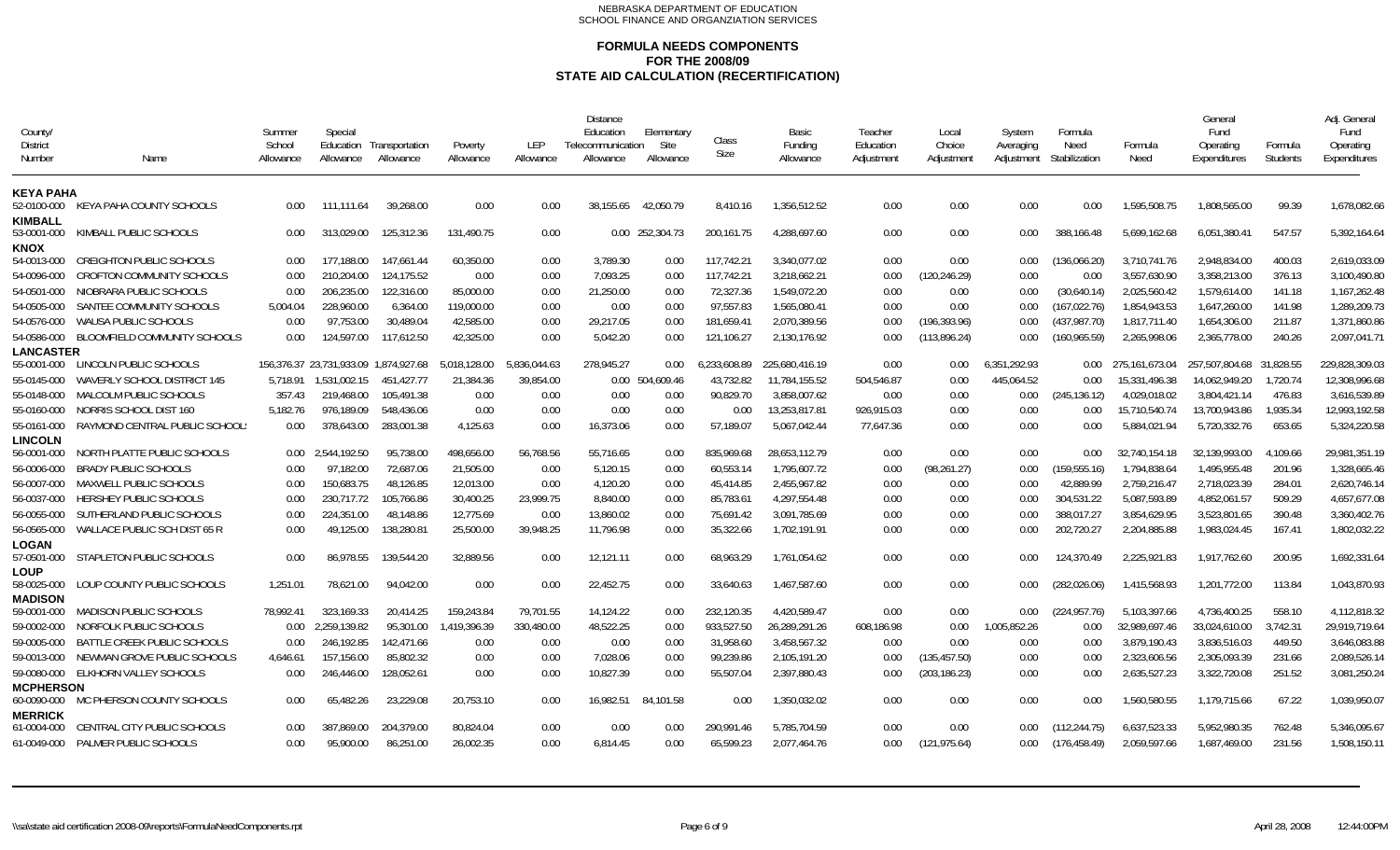| County/<br>District<br>Number    | Name                             | Summer<br>School<br>Allowance | Special<br>Education<br>Allowance | Transportation<br>Allowance | Poverty<br>Allowance | LEP<br>Allowance | <b>Distance</b><br>Education<br>Telecommunication<br>Allowance | Elementary<br>Site<br>Allowance | Class<br>Size | Basic<br>Funding<br>Allowance | Teacher<br>Education<br>Adjustment | Local<br>Choice<br>Adjustment | System<br>Averaging<br>Adjustment | Formula<br>Need<br>Stabilization | Formula<br>Need | General<br>Fund<br>Operating<br>Expenditures | Formula<br><b>Students</b> | Adi. General<br>Fund<br>Operating<br>Expenditures |
|----------------------------------|----------------------------------|-------------------------------|-----------------------------------|-----------------------------|----------------------|------------------|----------------------------------------------------------------|---------------------------------|---------------|-------------------------------|------------------------------------|-------------------------------|-----------------------------------|----------------------------------|-----------------|----------------------------------------------|----------------------------|---------------------------------------------------|
| <b>MORRILL</b><br>62-0021-000    | <b>BAYARD PUBLIC SCHOOLS</b>     | 4,467.90                      | 242.132.00                        | 235,416.80                  | 174,215.28           | 0.00             | 0.00                                                           | 0.00                            | 253,986.76    | 3,320,265.86                  | 0.00                               | 0.00                          | 0.00                              | (29, 131.60)                     | 4,201,352.99    | 3,913,399.57                                 | 422.48                     | 3,237,984.81                                      |
| 62-0063-000                      | <b>BRIDGEPORT PUBLIC SCHOOLS</b> | 35,385.74                     | 345,659.00                        | 273,043.36                  | 187,000.00           | 136,560.15       | 0.00                                                           | 42,050.79                       | 109,332.05    | 4,225,570.90                  | 0.00                               | 0.00                          | 0.00                              | 1,172,211.07                     | 6,526,813.06    | 5,270,315.42                                 | 537.06                     | 4,457,503.26                                      |
| <b>NANCE</b><br>63-0001-000      | <b>FULLERTON PUBLIC SCHOOLS</b>  | 0.00                          | 125.004.00                        | 88.322.38                   | 58.310.00            | 0.00             | 2.393.83                                                       | 0.00                            | 85.783.61     | 2.885.130.28                  | 0.00                               | 0.00                          | 0.00                              | 202.533.09                       | 3.447.477.19    | 2.672.781.67                                 | 334.93                     | 2.473.334.75                                      |
| 63-0030-000                      | TWIN RIVER PUBLIC SCHOOLS        | 0.00                          | 184.911.00                        | 141,544.90                  | 41.137.45            | 0.00             |                                                                | 0.00 252,304.73                 | 26,912.50     | 4,284,569.62                  | 0.00                               | 0.00                          | 0.00                              | (394, 658.49)                    | 4,536,721.72    | 4,262,490.26                                 | 503.45                     | 3,871,429.09                                      |
| <b>NEMAHA</b><br>64-0023-000     | JOHNSON-BROCK PUBLIC SCHOOLS     | 0.00                          | 112.649.00                        | 92,262.52                   | 0.00                 | 0.00             | 3.780.14                                                       | 0.00                            | 53.825.01     | 2.367.141.98                  | 165,816.88                         | (132.270.78)                  | 0.00                              | 0.00                             | 2.663.204.74    | 2.159.400.31                                 | 265.55                     | 2.026.447.66                                      |
| 64-0029-000                      | AUBURN PUBLIC SCHOOLS            | 9.471.94                      | 488.633.00                        | 150,928.05                  | 0.00                 | 0.00             | 0.00                                                           | 0.00                            | 141,290.65    | 6,917,884.92                  | 187.267.14                         | 0.00                          | 0.00                              | 0.00                             | 7,895,475.71    | 6,688,317.42                                 | 895.42                     | 6,299,292.83                                      |
| <b>NUCKOLLS</b><br>65-0011-000   | SUPERIOR PUBLIC SCHOOLS          | 0.00                          | 361.751.31                        | 207.497.51                  | 31.875.00            | 0.00             |                                                                | 10.321.80 252.304.73            | 156.428.93    | 3,253,165.16                  | 112,379.61                         | 0.00                          | 0.00                              | 223.893.37                       | 4.609.617.43    | 4.456.937.46                                 | 420.00                     | 3.704.174.42                                      |
| 65-2005-000                      | SO CENTRAL NE UNIFIED SYSTEM 5   | 0.00                          | 522.793.69                        | 298,593.98                  | 55,250.00            | 0.00             |                                                                | 14,853.30 252,304.73            | 294,355.52    | 4,329,412.92                  | 0.00                               | 0.00                          | 38,887.62                         | 511,838.35                       | 6,318,290.11    | 6,284,296.85                                 | 591.00                     | 5,223,203.44                                      |
| <b>OTOE</b><br>66-0027-000       | SYRACUSE-DUNBAR-AVOCA SCHOOL:    | 0.00                          | 433.733.00                        | 247.091.98                  | 48.032.65            | 0.00             |                                                                | 18.855.58 252.304.73            | 114.378.14    | 5.756.667.16                  | 29.434.41                          | 0.00                          | 0.00                              | (142.223.23)                     | 6.758.274.43    | 5.853.685.23                                 | 745.68                     | 5.090.510.26                                      |
| 66-0111-000                      | NEBRASKA CITY PUBLIC SCHOOLS     | 84,353.88                     | 914,632.00                        | 97,838.00                   | 21,264.45            | 126,857.40       | 17,969.00                                                      | 0.00                            | 0.00          | 9,822,969.06                  | 324,964.44                         | 0.00                          | 84,265.33                         | 0.00                             | 11,495,113.57   | 11,006,764.00                                | 1.398.98                   | 10,404,255.11                                     |
| 66-0501-000                      | PALMYRA DISTRICT OR 1            | 0.00                          | 182,749.00                        | 146,966.64                  | 0.00                 | 0.00             | 0.00                                                           | 0.00                            | 90,829.70     | 3,391,752.93                  | 0.00                               | 0.00                          | 0.00                              | 0.00                             | 3,812,298.28    | 3,677,990.76                                 | 434.80                     | 3,478,124.86                                      |
| <b>PAWNEE</b><br>67-0001-000     | PAWNEE CITY PUBLIC SCHOOLS       | 0.00                          | 105.983.00                        | 90.204.00                   | 0.00                 | 0.00             | 4.450.60                                                       | 0.00                            | 63.917.20     | 2.296.213.61                  | 0.00                               | 0.00                          | 0.00                              | 332.306.42                       | 2.893.074.83    | 2.567.466.00                                 | 262.27                     | 2.456.959.16                                      |
| 67-0069-000                      | LEWISTON CONSOLIDATED SCHOOLS    | 0.00                          | 114,272.00                        | 140,958.46                  | 0.00                 | 0.00             | 0.00                                                           | 0.00                            | 84,101.58     | 1,761,054.55                  | 8,181.33                           | 0.00                          | 0.00                              | 0.00                             | 2,108,567.92    | 2,038,444.20                                 | 199.40                     | 1,821,418.82                                      |
| <b>PERKINS</b><br>68-0020-000    | PERKINS COUNTY SCHOOLS           | 0.00                          | 310.781.00                        | 233.213.22                  | 0.00                 | 0.00             | 22.846.50                                                      | 0.00                            | 99.239.86     | 3.237.701.12                  | 0.00                               | 0.00                          |                                   | 0.00 1.707.211.15                | 5.610.992.85    | 5.362.445.45                                 | 410.92                     | 5.018.111.60                                      |
| <b>PHELPS</b><br>69-0044-000     | HOLDREGE PUBLIC SCHOOLS          | 0.00                          | 742.495.04                        | 107.990.10                  | 93.500.00            | 54.666.03        | 20.973.75                                                      | 0.00                            | 262.396.92    | 7.988.672.41                  | 0.00                               | 0.00                          | 99.374.02                         | 0.00                             | 9.370.068.27    | 9.378.111.00                                 | 1.096.03                   | 8.658.775.82                                      |
| 69-0054-000                      | BERTRAND PUBLIC SCHOOLS          | 0.00                          | 182.041.00                        | 91.374.00                   | 0.00                 | 0.00             | 14.808.70                                                      | 0.00                            | 33.640.63     | 2.341.543.86                  | 0.00                               | (165.832.25)                  | 0.00                              | (278, 562.89)                    | 2.219.013.06    | 2.495.001.00                                 | 253.84                     | 2.322.836.73                                      |
| 69-0055-000<br><b>PIERCE</b>     | LOOMIS PUBLIC SCHOOLS            | 0.00                          | 130,983.54                        | 79,966.80                   | 0.00                 | 0.00             | 2,751.08                                                       | 0.00                            | 75,691.42     | 2,082,619.93                  | 0.00                               | (161, 824.01)                 | 0.00                              | (265, 212.19)                    | 1,944,976.57    | 2,210,016.50                                 | 222.15                     | 2,053,224.65                                      |
| 70-0002-000                      | PIERCE PUBLIC SCHOOLS            | 36.636.75                     | 337.194.00                        | 264.088.00                  | 31.732.20            | 0.00             | 13.875.40                                                      | 4.101.58<br>8                   | 87.465.64     | 5.172.361.61                  | 0.00                               | 0.00                          | 0.00                              | 0.00                             | 6.027.455.17    | 5.847.038.00                                 | 661.70                     | 5.342.766.71                                      |
| 70-0005-000                      | PLAINVIEW PUBLIC SCHOOLS         | 0.00                          | 315,775.00                        | 205.911.60                  | 90.406.01            | 0.00             | 29,068.90                                                      | 0.00                            | 183.341.44    | 3.211.320.81                  | 0.00                               | 0.00                          | 0.00                              | 0.00                             | 4.035.823.76    | 3.836.254.77                                 | 403.52                     | 3.241.927.11                                      |
| 70-0542-000                      | OSMOND PUBLIC SCHOOLS            | 0.00                          | 159,452.00                        | 94,511.00                   | 14,985.50            | 0.00             | 5,770.65                                                       | 0.00                            | 30,276.57     | 2,389,884.02                  | 42,364.52                          | (200, 192, 15)                | 0.00                              | (101, 523.56)                    | 2,435,528.55    | 2,154,744.00                                 | 251.26                     | 1,979,032.92                                      |
| <b>PLATTE</b><br>71-0001-000     | <b>COLUMBUS PUBLIC SCHOOLS</b>   | 17.871.59                     | 1.856.822.00                      | 51.655.00                   | 462.291.20           | 1.017.467.00     | 0.00                                                           | 0.00                            | 866.246.24    | 23.655.909.28                 | 879.659.18                         | 0.00                          | 0.00                              | 0.00                             | 28.807.921.49   | 26.396.486.00                                | 3.466.66                   | 23,707,922.13                                     |
| 71-0005-000                      | LAKEVIEW COMMUNITY SCHOOLS       | 0.00                          | 603,978.00                        | 39,406.00                   | 102,157.25           | 64,538.80        | 4,180.30                                                       | 0.00                            | 216,982.07    | 6,164,468.78                  | 0.00                               | 0.00                          | 0.00                              | 0.00                             | 7,195,711.20    | 6,430,454.00                                 | 803.58                     | 5,785,038.82                                      |
| 71-0067-000                      | HUMPHREY PUBLIC SCHOOLS          | 0.00                          | 198,868.00                        | 50,000.00                   | 0.00                 | 0.00             | 24,582.00                                                      | 0.00                            | 68,963.29     | 1,993,206.22                  | 0.00                               | (90, 555.53)                  | 0.00 <sub>1</sub>                 | (105, 574.19)                    | 2,139,489.79    | 2,195,398.00                                 | 228.86                     | 1,984,708.59                                      |
| POLK                             |                                  |                               |                                   |                             |                      |                  |                                                                |                                 |               |                               |                                    |                               |                                   |                                  |                 |                                              |                            |                                                   |
| 72-0015-000                      | CROSS COUNTY COMMUNITY SCHOOL    | 1.787.16                      | 234,701.15                        | 137.454.82                  | 0.00                 | 0.00             | 0.00                                                           | 0.00                            | 114.378.14    | 3,101,305.43                  | 30.635.32                          | (110, 248.66)                 | 0.00                              | (195, 483.18)                    | 3.314.530.17    | 3,378,646.96                                 | 363.83                     | 3.093.044.50                                      |
| 72-0019-000                      | OSCEOLA PUBLIC SCHOOLS           | 0.00                          | 137,447.00                        | 61,550.38                   | 16,813.00            | 0.00             | 24,166.04                                                      | 0.00                            | 47,096.88     | 2,401,961.09                  | 0.00                               | (131, 894.07)                 | 0.00                              | (28, 316.17)                     | 2,528,824.16    | 2,339,860.82                                 | 270.04                     | 2,193,179.17                                      |
| 72-0032-000                      | SHELBY PUBLIC SCHOOLS            | 0.00                          | 149.697.00                        | 110,131.86                  | 24,480.69            | 20,758.70        | 3,839.33                                                       | 0.00                            | 31,958.60     | 2,567,322.48                  | 0.00                               | (100, 950.27)                 | 0.00                              | (205, 286.97)                    | 2,601,951.43    | 2,369,858.08                                 | 298.74                     | 2,171,183.39                                      |
| 72-0075-000                      | HIGH PLAINS COMMUNITY SCHOOLS    | 5.361.48                      | 142,300.00                        | 199,082.80                  | 0.00                 | 0.00             |                                                                | 0.00 210,253.94                 | 55,507.04     | 2,516,289.00                  | 0.00                               | (99,690.87)                   | 0.00                              | (132, 782.96)                    | 2,896,320.44    | 3,281,705.69                                 | 292.61                     | 2,866,102.77                                      |
| <b>RED WILLOW</b><br>73-0017-000 | MC COOK PUBLIC SCHOOLS           | 33,241.15                     | 35.084.00                         | 161,830.92                  | 263,847.65           | 77.793.96        |                                                                | 18,329.40 252,304.73            | 253,986.76    | 10,027,311.77                 | 0.00                               | 0.00                          | 416.697.23                        | 0.00                             | 11,540,427.58   | 9,516,600.00                                 | 1.433.99                   | 8,991,177.43                                      |
| 73-0179-000                      | SOUTHWEST PUBLIC SCHOOLS         | 5.897.62                      | 218,454.00                        | 287,024.00                  | 61,200.00            | 0.00             | 22,819.95                                                      | 0.00                            | 100,921.89    | 3,101,305.39                  | 0.00                               | 0.00                          | 0.00                              | 256,513.76                       | 4,054,136.61    | 4,218,229.00                                 | 363.59                     | 3,775,005.27                                      |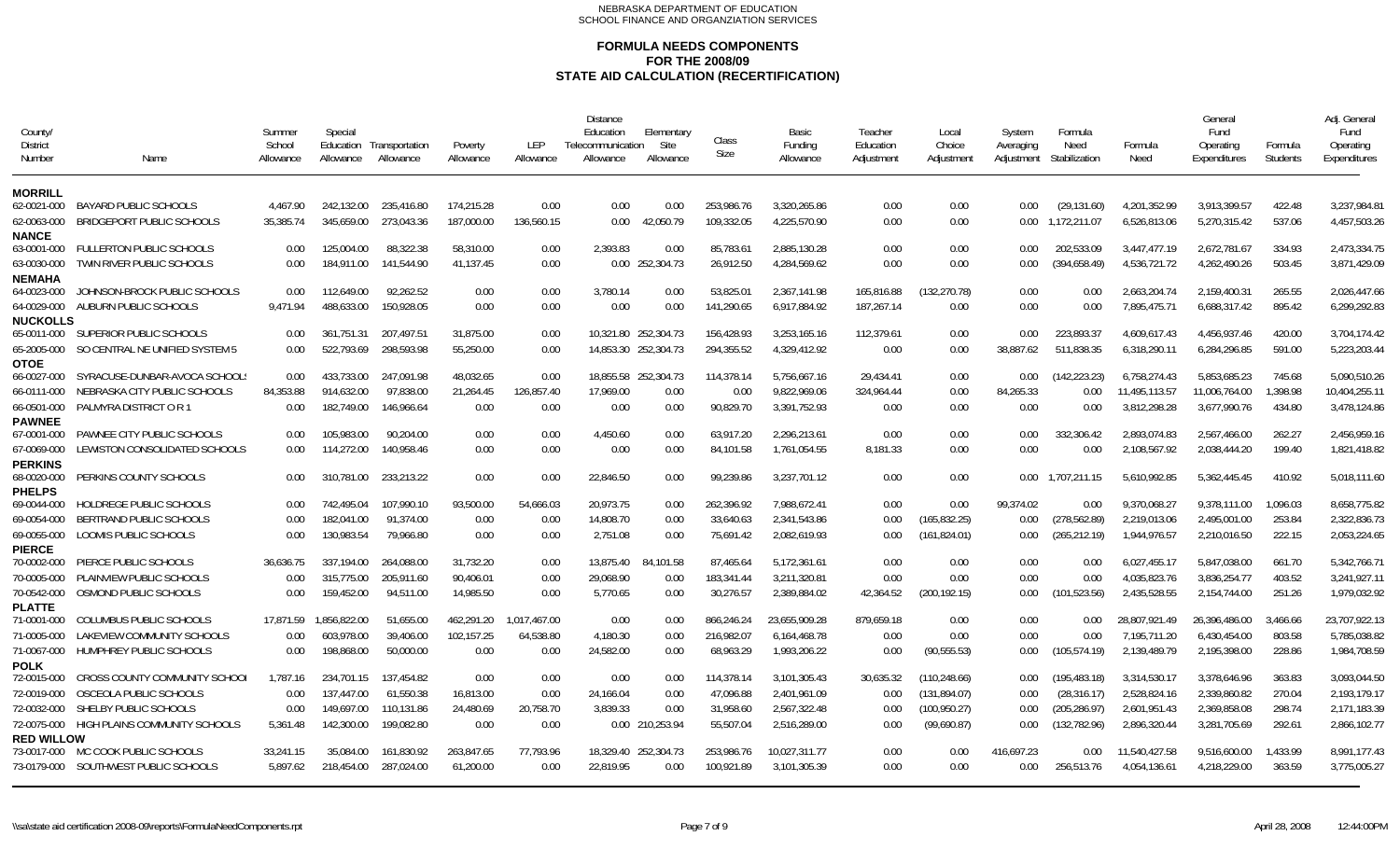| County<br><b>District</b><br>Number | Name                                    | Summer<br>School<br>Allowance | Special<br>Education<br>Allowance | Transportation<br>Allowance | Poverty<br>Allowance | <b>LEP</b><br>Allowance | <b>Distance</b><br>Education<br>Telecommunication<br>Allowance | Elementary<br>Site<br>Allowance | Class<br>Size | <b>Basic</b><br>Fundina<br>Allowance | Teacher<br>Education<br>Adjustment | Local<br>Choice<br>Adjustment | System<br>Averaging<br>Adjustment | Formula<br>Need<br>Stabilization | Formula<br>Need | General<br>Fund<br>Operating<br>Expenditures | Formula<br><b>Students</b> | Adj. General<br>Fund<br>Operating<br>Expenditures |
|-------------------------------------|-----------------------------------------|-------------------------------|-----------------------------------|-----------------------------|----------------------|-------------------------|----------------------------------------------------------------|---------------------------------|---------------|--------------------------------------|------------------------------------|-------------------------------|-----------------------------------|----------------------------------|-----------------|----------------------------------------------|----------------------------|---------------------------------------------------|
| <b>RICHARDSON</b>                   |                                         |                               |                                   |                             |                      |                         |                                                                |                                 |               |                                      |                                    |                               |                                   |                                  |                 |                                              |                            |                                                   |
| 74-0056-000                         | <b>FALLS CITY PUBLIC SCHOOLS</b>        | 0.00                          | 486,996,00                        | 182.608.32                  | 271.583.21           | 0.00                    | 3,493.50                                                       | 0.00                            | 317.903.96    | 6,301,398.82                         | 0.00                               | 0.00                          | 0.00                              | 0.00                             | 7.563.983.82    | 7,453,471.00                                 | 842.74                     | 6,638,094.27                                      |
| 74-0070-000                         | HUMBOLDT TABLE ROCK STEINAUER           | 0.00                          | 314.249.00                        | 148,004.54                  | 34,000.00            | 0.00                    | 0.00                                                           | 0.00                            | 79,055.48     | 3,200,853.65                         | 0.00                               | 0.00                          | 0.00                              | 245,670.64                       | 4,021,833.31    | 3,987,809.00                                 | 354.60                     | 3,651,768.52                                      |
| 74-0501-000                         | SE NEBRASKA CONSOLIDATED SCHS           | 0.00                          | 137,163.00                        | 62,613.38                   | 0.00                 | 0.00                    | 0.00                                                           | 0.00                            | 18,502.35     | 1,430,311.08                         | 25,354.55                          | (285, 373.38)                 | 0.00                              | (71, 822.87)                     | 1,316,748.12    | 1,799,319.66                                 | 108.56                     | 1,689,000.11                                      |
| <b>ROCK</b><br>75-0100-000          | ROCK COUNTY PUBLIC SCHOOLS              | 0.00                          | 177.959.35                        | 27.043.25                   | 0.00                 | 0.00                    | 7.573.30                                                       | 168,203.15                      | 77.373.45     | 1.825.016.87                         | 0.00                               | 0.00                          | 0.00                              | 102.903.02                       | 2.386.072.39    | 2.776.918.00                                 | 190.28                     | 2,485,380.57                                      |
| <b>SALINE</b><br>76-0002-000        | <b>CRETE PUBLIC SCHOOLS</b>             | 191.404.68                    | 870.122.00                        | 334,702.38                  | 277.100.00           | 626.556.75              | 33.990.29                                                      | 0.00                            | 0.00          | 10.568.866.83                        | 348.640.49                         | 0.00                          | 292.924.87                        | 0.00                             | 13.544.308.30   | 12.065.554.27                                | 1.529.01                   | 10,455,611.43                                     |
| 76-0044-000                         | DORCHESTER PUBLIC SCHOOLS               | 1,429.73                      | 161,646.00                        | 73,899.46                   | 8,521.25             | 37,697.50               | 9,798.56                                                       | 0.00                            | 38,686.73     | 2,321,846.50                         | 0.00                               | (190, 323.99)                 | 0.00                              | (180, 255.90)                    | 2,282,945.83    | 2,040,506.07                                 | 245.16                     | 1,831,257.21                                      |
| 76-0068-000                         | FRIEND PUBLIC SCHOOLS                   | 0.00                          | 234,753.00                        | 77,446.02                   | 8,751.64             | 0.00                    | 0.00                                                           | 0.00                            | 40,368.76     | 2,577,941.11                         | 0.00                               | (112,580.49)                  | 0.00                              | 0.00                             | 2,826,680.04    | 2,786,536.86                                 | 297.14                     | 2,592,409.65                                      |
| 76-0082-000<br><b>SARPY</b>         | WILBER-CLATONIA PUBLIC SCHOOLS          | 0.00                          | 259,382.00                        | 125.496.66                  | 45.603.35            | 28,163.00               | 0.00                                                           | 0.00                            | 45,414.85     | 4,133,767.23                         | 142,799.75                         | 0.00                          | 0.00                              | (156, 943.08)                    | 4,623,683.76    | 4,300,977.21                                 | 530.21                     | 4,054,975.98                                      |
| 77-0001-000                         | BELLEVUE PUBLIC SCHOOLS                 | 844.611.12                    | 5.424.303.00 1.109.761.48         |                             | 453,891.50           | 258.679.65              | 0.00                                                           | 0.00                            | 989.034.55    | 64.214.076.40                        | 785.273.94                         | 0.00                          | 2.206.853.79                      | 0.00                             | 76.286.485.43   | 68.261.482.19                                | 9.146.09                   | 63,276,889.83                                     |
| 77-0027-000                         | PAPILLION-LA VISTA PUBLIC SCHS          | 0.00                          | 5.395.805.00                      | 335.445.75                  | 147.343.29           | 269.125.05              | 54.470.60                                                      | 0.00                            | 859.518.12    | 63.878.985.97                        | 1.194.709.51                       | 0.00                          | 1.125.522.58                      | 0.00                             | 73.260.925.87   | 68.275.758.13                                | 9.110.87                   | 65.310.595.81                                     |
| 77-0037-000                         | <b>GRETNA PUBLIC SCHOOLS</b>            | 0.00                          | 1.126.089.00                      | 267,165.16                  | 15,635.39            | 0.00                    | 22,644.13                                                      | 0.00                            | 72.327.36     | 16,773,320.09                        | 89,472.24                          | 0.00                          | 926,250.00                        | 0.00                             | 19,292,903.36   | 16,692,042.32                                | 2,444.48                   | 16,189,703.82                                     |
| 77-0046-000                         | SOUTH SARPY DIST 46                     | 0.00                          | 509.830.00                        | 305,000.98                  | 20,816.64            | 0.00                    | 11,692.60                                                      | 0.00                            | 82.419.55     | 7,682,737.35                         | 179,259.01                         | 0.00                          | 33,820.48                         | 0.00                             | 8,825,576.60    | 9,589,279.00                                 | 1.050.17                   | 9,234,875.97                                      |
| <b>SAUNDERS</b>                     |                                         |                               |                                   |                             |                      |                         |                                                                |                                 |               |                                      |                                    |                               |                                   |                                  |                 |                                              |                            |                                                   |
| 78-0001-000                         | ASHLAND-GREENWOOD PUBLIC SCHS           | 1,965.87                      | 366.585.00                        | 183,626.82                  | 31.538.40            | 23.800.00               | 16.910.76                                                      | 0.00                            | 100.921.89    | 6,283,418.48                         | 38.860.43                          | 0.00                          | 0.00                              | 0.00                             | 7,047,627.66    | 5,871,263.92                                 | 834.89                     | 5,498,191.01                                      |
| 78-0009-000                         | YUTAN PUBLIC SCHOOLS                    | 8.042.21                      | 296.684.20                        | 186.337.00                  | 0.00                 | 0.00                    | 0.00                                                           | 0.00                            | 119.424.24    | 4,172,251.52                         | 0.00                               | 0.00                          | $0.00\,$                          | (158, 832.59)                    | 4,623,906.58    | 3.903.065.56                                 | 491.94                     | 3.526.761.84                                      |
| 78-0039-000                         | WAHOO PUBLIC SCHOOLS                    | 8,935.79                      | 523,572.00                        | 199,464.98                  | 119,655.90           | 21,420.00               | 18,657.07                                                      | 0.00                            | 183,341.44    | 6,518,719.26                         | 0.00                               | 0.00                          | 6,449.72                          | 0.00                             | 7,600,216.16    | 7,067,632.37                                 | 883.96                     | 6,416,643.13                                      |
| 78-0072-000                         | MEAD PUBLIC SCHOOLS                     | 0.00                          | 132,863.00                        | 85,690.52                   | 0.00                 | 0.00                    | 36,992.64                                                      | 0.00                            | 35,322.66     | 1,894,935.57                         | 0.00                               | (133, 794.92)                 | 0.00                              | 0.00                             | 2,052,009.47    | 2,401,507.60                                 | 205.53                     | 2,254,729.23                                      |
| 78-0104-000                         | <b>PRAGUE PUBLIC SCHOOLS</b>            | 0.00                          | 135.139.00                        | 53.621.60                   | 0.00                 | 0.00                    | 3,039.18                                                       | 0.00                            | 15.138.28     | 1,473,696.42                         | 0.00                               | (259, 619.85)                 | 0.00                              | (174, 678.33)                    | 1,246,336.30    | 1,475,040.18                                 | 120.54                     | 1,356,604.53                                      |
| 78-0107-000                         | <b>CEDAR BLUFFS PUBLIC SCHOOLS</b>      | 0.00                          | 135,289.00                        | 57,909.91                   | 26,131.10            | 0.00                    | 8,339.06                                                       | 0.00                            | 84,101.58     | 2,175,443.74                         | 0.00                               | (147, 192.49)                 | 0.00                              | (43,018.41)                      | 2,297,003.49    | 2,711,077.84                                 | 237.57                     | 2,561,971.86                                      |
| <b>SCOTTS BLUFF</b><br>79-0002-000  | MINATARE PUBLIC SCHOOLS                 | 0.00                          | 106,163.00                        | 6.840.44                    | 0.00                 | 0.00                    | 0.00                                                           | 0.00                            | 144.654.71    | 1,952,941.17                         | 0.00                               | (142, 143.41)                 | 0.00                              | (23,880.73)                      | 2,044,575.19    | 1.848.431.00                                 | 210.74                     | 1,701,678.71                                      |
| 79-0011-000                         | MORRILL PUBLIC SCHOOLS                  | 15,190.85                     | 226,168.00                        | 150,361.64                  | 109,552.78           | 25,436.25               |                                                                | 0.00 210,253.94                 | 206,889.88    | 3,745,499.86                         | 0.00                               | 0.00                          | 0.00                              | (336, 312.86)                    | 4,353,040.34    | 4,030,116.00                                 | 462.67                     | 3,328,069.62                                      |
| 79-0016-000                         | <b>GERING PUBLIC SCHOOLS</b>            | 86,677.19                     | 985,270.00                        | 194,344.08                  | 532,155.25           | 44,902.10               | 0.00                                                           | 0.00                            | 304.447.71    | 14,374,531.69                        | 0.00                               | 0.00                          | 520,263.96                        | 0.00                             | 17,042,591.98   | 16,114,973.00                                | 2,092.21                   | 14,934,075.05                                     |
| 79-0031-000                         | MITCHELL PUBLIC SCHOOLS                 | 44.678.96                     | 216,950.00                        | 116.692.94                  | 212,500.00           | 54.666.03               | 0.00                                                           | 0.00                            | 174.931.28    | 4.650.820.18                         | 0.00                               | 0.00                          | 0.00                              | 0.00                             | 5.471.239.39    | 4.641.617.00                                 | 612.09                     | 4.099.694.81                                      |
| 79-0032-000                         | SCOTTSBLUFF PUBLIC SCHOOLS              | 35,921.89                     | 1,339,582.00                      | 273,283.92                  | 1,092,354.18         | 66,982.22               | 19,853.45                                                      | 0.00                            | 992,398.61    | 19,064,579.09                        | 180.840.88                         | 0.00                          | 1,074,302.94                      | 0.00                             | 24.140.099.17   | 22.079.483.00                                | 2,782.69                   | 19,583,875.72                                     |
| <b>SEWARD</b><br>80-0005-000        | MILFORD PUBLIC SCHOOLS                  | 12.510.11                     | 372.933.00                        | 122.192.84                  | 7.494.31             | 0.00                    | 43.701.78                                                      | 0.00                            | 43.732.82     | 5.707.525.83                         | 0.00                               | 0.00                          | 0.00                              | (27, 753.50)                     | 6.282.337.19    | 5.313.057.79                                 | 735.37                     | 5,029,276.40                                      |
| 80-0009-000                         | SEWARD PUBLIC SCHOOLS                   | 0.00                          | 1.144.194.41                      | 268,360.20                  | 51.000.00            | 20,400.00               | 0.00                                                           | 0.00                            | 114,378.14    | 9,579,288.95                         | 395,355.46                         | 0.00                          | 0.00                              | 0.00                             | 11,572,977.16   | 10,678,171.44                                | 1,327.18                   | 9,720,528.97                                      |
| 80-0567-000                         | <b>CENTENNIAL PUBLIC SCHOOLS</b>        | 28.773.25                     | 382.559.00                        | 320.744.08                  | 0.00                 | 0.00                    | 13.015.04                                                      | 0.00                            | 70.645.32     | 4,412,165.57                         | 23.535.37                          | 0.00                          | 0.00                              | (179, 927.28)                    | 5.071.510.36    | 5,115,640.24                                 | 498.04                     | 4,606,841.96                                      |
| <b>SHERIDAN</b><br>81-0003-000      | <b>HAY SPRINGS PUBLIC SCHOOLS</b>       | 0.00                          | 119.027.00                        | 56.471.46                   | 0.00                 | 0.00                    |                                                                | 0.00 126.152.37                 | 15.138.28     | 1.817.665.42                         | 0.00                               | 0.00                          | 0.00                              | 202.225.86                       | 2.336.680.39    | 2.049.402.00                                 | 174.18                     | 1.855.577.01                                      |
|                                     | GORDON-RUSHVILLE PUBLIC SCHS            |                               |                                   |                             |                      | 0.00                    |                                                                |                                 |               | 5,629,823.53                         |                                    |                               |                                   |                                  |                 |                                              | 726.34                     | 7,573,089.53                                      |
| 81-0010-000<br><b>SHERMAN</b>       |                                         | 0.00                          | 301,200.00                        | 60,087.62                   | 357,170.02           |                         | 37,376.20 925,117.35                                           |                                 | 265,760.98    |                                      | 0.00                               | 0.00                          | 0.00                              | 989,554.79                       | 8,566,090.49    | 8,980,945.00                                 |                            |                                                   |
| 82-0001-000                         | LOUP CITY PUBLIC SCHOOLS                | 0.00                          | 149,242.00                        | 181,989.46                  | 110,491.65           | 0.00                    | 9,202.10                                                       | 0.00                            | 146,336.74    | 2,647,151.89                         | 0.00                               | 0.00                          | 0.00                              | 206,599.35                       | 3,451,013.20    | 3,209,045.00                                 | 323.48                     | 2,804,325.75                                      |
| 82-0015-000                         | LITCHFIELD PUBLIC SCHOOLS               | 0.00                          | 86,266.00                         | 91,427.00                   | 49,765.19            | 0.00                    | 18,567.40                                                      | 0.00                            | 62,235.17     | 1,565,080.41                         | 0.00                               | 0.00                          | 0.00                              | (221, 704.39)                    | 1,651,636.77    | 1,443,025.00                                 | 141.89                     | 1,221,345.74                                      |
| <b>SIOUX</b>                        | 83-0500-000 SIOUX COUNTY PUBLIC SCHOOLS | 0.00                          | 65,590.00                         | 32.747.00                   | 0.00                 | 0.00                    |                                                                | 0.00 252,304.73                 | $0.00\,$      | 1.317.432.25                         | 0.00                               | 0.00                          | 0.00                              | 0.00                             | 1.668.073.98    | 1.935.290.00                                 | 99.46                      | 1,700,765.67                                      |